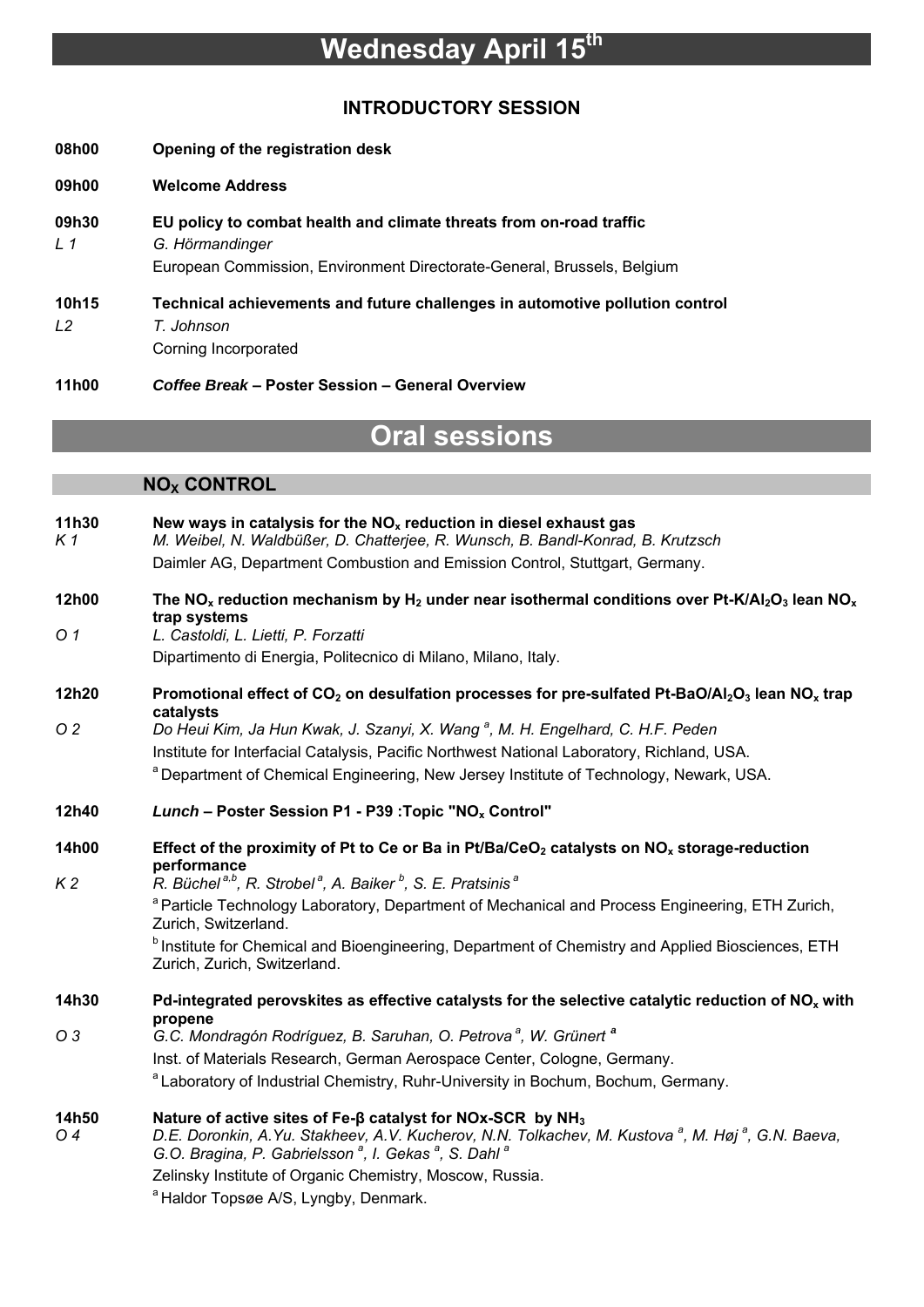| 15h10<br>O 5 | Study of ammonia formation during the purge of a lean $NOx$ trap<br>A. Kouakou <sup>a,b</sup> , F. Dhainaut <sup>b</sup> , P. Granger <sup>b</sup> , F. Fresnet <sup>a</sup> , I. Louis-Rose <sup>c</sup> |
|--------------|-----------------------------------------------------------------------------------------------------------------------------------------------------------------------------------------------------------|
|              | <sup>a</sup> Renault, Technocentre, Guyancourt, France.                                                                                                                                                   |
|              | <sup>b</sup> UCCS, Villeneuve d'Ascq, France.                                                                                                                                                             |
|              | <sup>c</sup> Renault, CT Lardy, France.                                                                                                                                                                   |
| <b>15h30</b> | Coffee break – Poster Session P1 - P39 – Topic "NO <sub>x</sub> Control"                                                                                                                                  |
| 16h30        | Decomposition of urea in the SCR process: combination of DFT calculations and experimental<br>results on the catalytic hydrolysis of isocyanic acid (HNCO) on TiO2 and $Al_2O_3$                          |
| O 6          | I. Czekaj and O. Kröcher                                                                                                                                                                                  |
|              | Paul Scherrer Institute, Villigen PSI, Switzerland.                                                                                                                                                       |
| <b>16h50</b> | Discussion of posters $P1 - P39$ : "NO <sub>x</sub> Control"                                                                                                                                              |
| 18h00        | Departure by bus to the reception                                                                                                                                                                         |
| <b>19h00</b> | <b>Reception</b>                                                                                                                                                                                          |

# **Thursday April 16th**

### **CATALYSTS & SORPTION TECHNOLOGIES – MECHANISMS – KINETICS - MODELING**

| 08h30<br>O 7   | Detailed TWC reaction mechanisms for platinum, palladium and rhodium surfaces<br>S. Tischer, L. Maier, O. Deutschmann, D. Chatterjee <sup>6</sup>                                                                                                              |
|----------------|----------------------------------------------------------------------------------------------------------------------------------------------------------------------------------------------------------------------------------------------------------------|
|                | Institute for Chemical Technology and Polymer Chemistry, University of Karlsruhe, Karlsruhe, Germany.                                                                                                                                                          |
|                | <sup>a</sup> Interdisciplinary Center for Scientific Computing, University of Heidelberg, Heidelberg, Germany.                                                                                                                                                 |
| 08h50<br>$O_8$ | $NOx$ adsorption on $Al2O3$ and $Ag/Al2O3$ from first principles<br>A. Hellman and H. Grönbeck                                                                                                                                                                 |
|                | Competence Centre for Catalysis, Chalmers University of Technology, Göteborg, Sweden.                                                                                                                                                                          |
| 09h10<br>O 9   | $NH3$ -NO/NO <sub>2</sub> SCR for diesel exhausts aftertreatment: reactivity, mechanism and kinetic modelling<br>of commercial Fe- and Cu-promoted zeolite catalysts<br>A. Grossale, I. Nova, E. Tronconi, D. Chatterjee <sup>a</sup> , M. Weibel <sup>a</sup> |
|                | Dipartimento di Energia, Laboratorio di Catalisi e Processi Catalitici, Politecnico di Milano, Milano, Italy.                                                                                                                                                  |
|                | <sup>a</sup> Daimler AG, Stuttgart, Germany.                                                                                                                                                                                                                   |
| 09h30          | Evaluation of performance of diesel particulate filters through integrated multi-scale computer<br>calculations                                                                                                                                                |
| O 10           | H. Yanagihara, W. Brandstätter <sup>a</sup> , N. Ohashi <sup>b</sup> , B. Gschaider <sup>c</sup> , J. Leixnering <sup>c</sup> , I. Stankovic                                                                                                                   |
|                | Research & Development, Toyota Motor Europe NV/SA, Zaventem, Belgium.                                                                                                                                                                                          |
|                | <sup>a</sup> Montanuniversität Leoben, Leoben, Austria.                                                                                                                                                                                                        |
|                | <sup>b</sup> ICE Strömungsforschung GmbH, Leoben, Austria.                                                                                                                                                                                                     |
|                | <sup>c</sup> Higashifuji Technical Center, Toyota Motor Corporation, Shizuoka, Japan.                                                                                                                                                                          |
| 09h50          | $NH3$ slip catalysts: experiments versus mechanistic modelling                                                                                                                                                                                                 |
| O 11           | A. Scheuer, A. Schuler, A. Drochner, H. Vogel. M. Votsmeier <sup>a</sup> , J. Gieshoff <sup>a</sup>                                                                                                                                                            |
|                | Ernst-Berl-Institut für Technische und Makromolekulare Chemie, TU Darmstadt, Darmstadt, Germany.                                                                                                                                                               |
|                | <sup>a</sup> Umicore AG & Co. KG, Hanau, Germany.                                                                                                                                                                                                              |
| 10h10          | Coffee break - Poster Session P40 - P66 : Topic "Catalysts & Sorption Technologies -<br>Mechanism - Kinetics - Modeling"                                                                                                                                       |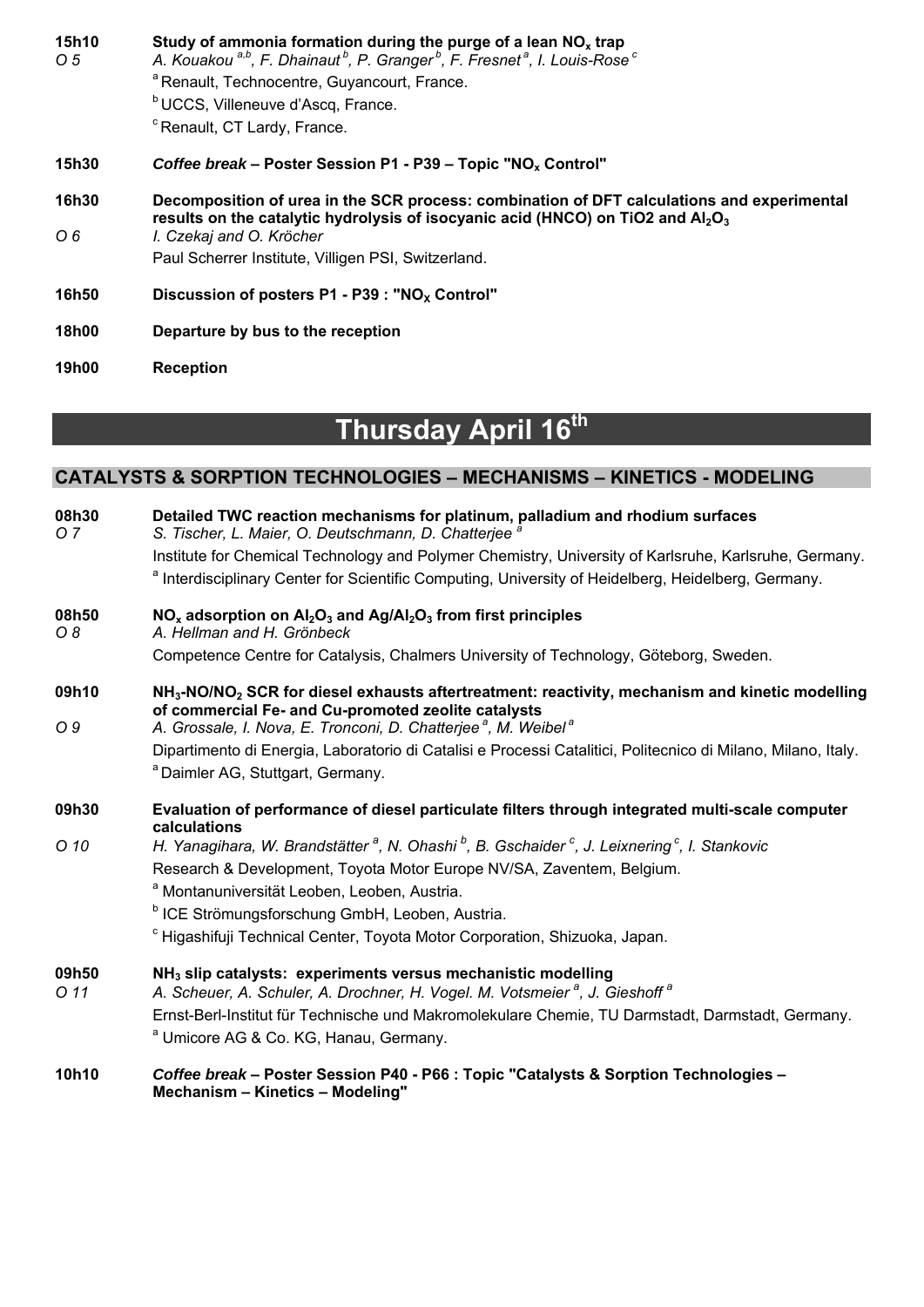| 11h10<br>O <sub>12</sub>        | Development and application of sintering dynamics simulation for automotive catalyst<br>A. Suzuki <sup>a</sup> , K. Nakamura <sup>b</sup> , R. Sato <sup>b</sup> , K. Okushi <sup>b</sup> , M. Koyama <sup>b</sup> , H. Tsuboi <sup>b</sup> , N. Hatakeyama <sup>b</sup> , A. Endou<br>$^{b}$ , H. Takaba $^{b}$ , C. A. Del Carpio $^{b}$ , M. Kubo <sup>c</sup> , A. Miyamoto <sup>a,b</sup> |
|---------------------------------|------------------------------------------------------------------------------------------------------------------------------------------------------------------------------------------------------------------------------------------------------------------------------------------------------------------------------------------------------------------------------------------------|
|                                 | <sup>a</sup> New Industry Creation Hatchery Center, Tohoku University, Sendai, Japan.                                                                                                                                                                                                                                                                                                          |
|                                 | <sup>b</sup> Department of Applied Chemistry, Graduate School of Engineering, Tohoku University, Sendai, Japan.                                                                                                                                                                                                                                                                                |
|                                 | <sup>c</sup> Fracture and Reliability Research Institute, Graduate School of Engineering, Tohoku University,<br>Sendai, Japan.                                                                                                                                                                                                                                                                 |
| <b>11h30</b><br>O <sub>13</sub> | Spatial resolution of reactant species consumption in diesel oxidation catalysts<br>K. Irani, W. S. Epling, R. Blint <sup>a</sup>                                                                                                                                                                                                                                                              |
|                                 | Department of Chemical Engineering, University of Waterloo, Waterloo, Canada.                                                                                                                                                                                                                                                                                                                  |
|                                 | <sup>a</sup> General Motors R&D Center, Chemical and Environmental Sciences Laboratory, General Motors R&D<br>Center, Warren, USA.                                                                                                                                                                                                                                                             |
| 11h50                           | Discussion of posters P40 - P66 : "Catalysts & Sorption Technologies - Mechanism - Kinetics -<br>Modeling"                                                                                                                                                                                                                                                                                     |

**12h50** *Lunch* **– Poster Session P67 - P80 : Topic "Fuel Alternatives – Ageing – Poisoning"** 

#### **FUEL ALTERNATIVES – AGEING - POISONING**

- **14h15 Discussion of posters P67 P80 : "Fuel Alternatives Ageing Poisoning"**
- **15h00** *Coffee break* **Poster Session P81 P104 : Topic "Particulate Emission Control & Innovative Technologies"**
- **16h00 Methane oxidation over supported Pt mechanistic consequences of periodic operation**  *K 3 P.-A. Carlsson, E. Becker, M. Nordström, M. Skoglundh*  Competence Centre for Catalysis and Department of Chemical and Biological Engineering, Chalmers University of Technology, Göteborg, Sweden.
- **16h30 Enhancement of 3-way CNG catalyst performance at high temperature due to the presence of water in the feed: on the role of steam reforming of methane and on the influence of ageing**
- *O 14 M. Salaün, S. Capela <sup>a</sup> , S. Da Costa a, L. Gagnepain b , P. Da Costa*  Université Pierre et Marie Curie, Laboratoire de Réactivité de Surface, Paris, France. <sup>a</sup> GDF SUEZ, Direction de la recherche et de l'innovation, La Plaine Saint-Denis, France.

<sup>b</sup> Agence de l'Environnement et de la Maîtrise de l'Energie – Département Transports et Mobilité, Valbonne, France.

- **16h50 Suppression of noble metal sintering based on the support anchoring effect and its application in automotive three-way catalyst**
- *K 4 H. Shinjoh, M. Hatanaka, Y. Nagai, T. Tanabe, N. Takahashia, T. Yoshida <sup>a</sup> , Y. Miake a* Toyota Central R&D Labs, Inc, Nagakute, Japan.

<sup>a</sup> Toyota Motor Corporation, Toyota, Aichi, Japan.

#### **19h30 SYMPOSIUM DINNER**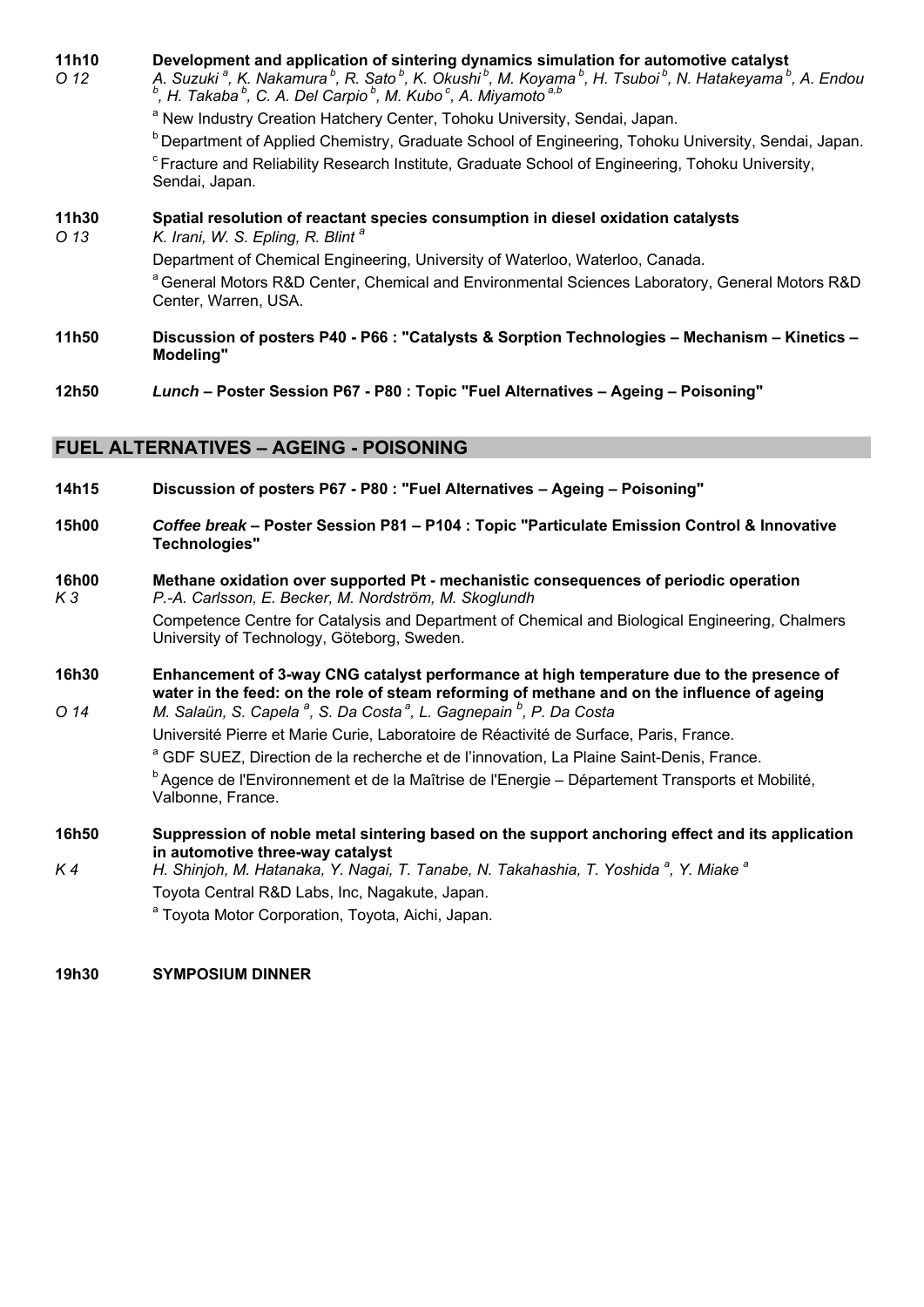# **Friday April 17th**

## **PARTICULATE EMISSION CONTROL & INNOVATIVE TECHNOLOGIES**

| 09h00<br>O 15           | Simultaneous removal of NO <sub>x</sub> and soot over Pt-Ba/Al <sub>2</sub> O <sub>3</sub> and Pt-K/Al <sub>2</sub> O <sub>3</sub> DPNR catalysts<br>R. Matarrese, L. Castoldi, L. Lietti, P. Forzatti                                                                                                                                                                                                                                                                                                                                               |
|-------------------------|------------------------------------------------------------------------------------------------------------------------------------------------------------------------------------------------------------------------------------------------------------------------------------------------------------------------------------------------------------------------------------------------------------------------------------------------------------------------------------------------------------------------------------------------------|
|                         | Dipartimento di Energia, Politecnico di Milano, Milano, Italy.                                                                                                                                                                                                                                                                                                                                                                                                                                                                                       |
| 09h20<br>O 16           | Simulations of trapping of diesel and gasoline particulate matter in flow-through devices<br>H. Ström and B. Andersson                                                                                                                                                                                                                                                                                                                                                                                                                               |
|                         | Competence Centre for Catalysis / Chemical Reaction Engineering, Chalmers University of Technology,<br>Göteborg, Sweden.                                                                                                                                                                                                                                                                                                                                                                                                                             |
| 9h40<br>O 17            | The effect of diesel fuel characteristics on soot oxidation behavior<br>R. Uitz, H.Jansma <sup>a</sup> , M.Makkee <sup>a</sup>                                                                                                                                                                                                                                                                                                                                                                                                                       |
|                         | Shell Global Solutions (Germany) GmbH, Hamburg, Germany.                                                                                                                                                                                                                                                                                                                                                                                                                                                                                             |
|                         | <sup>a</sup> Delft University of Technology, DCT-CE, Delft, The Netherlands.                                                                                                                                                                                                                                                                                                                                                                                                                                                                         |
| 10h00                   | Discussion of posters P81 - P104 : "Particulate Emission Control & Innovative Technologies"                                                                                                                                                                                                                                                                                                                                                                                                                                                          |
| 10h45                   | <b>Coffee break</b>                                                                                                                                                                                                                                                                                                                                                                                                                                                                                                                                  |
| 11h15<br>K <sub>5</sub> | Direct catalyst monitoring by electrical means - an overview on promising novel principles<br>R. Moos, M. Wedemann, M. Spörl, S. Reiß, G. Fischerauer<br>Bayreuth Engine Research Center, Bayreuth, Germany.                                                                                                                                                                                                                                                                                                                                         |
| 11h45<br>O 18           | A membrane-based process for CO <sub>2</sub> capture from internal combustion vehicles<br>A. Alshebani, C.-H. Nicolas, M. Pera-Titus, J.-P. Roumegoux <sup>a</sup> , T. Schiestel <sup>b</sup> , S. Miachon, J-A Dalmon<br>Institut de Recherches sur la Catalyse et l'Environnement de Lyon (IRCELYON), Villeurbanne, France.<br><sup>a</sup> Fraunhofer Institut for Interfacial Engineering and Biotechnology (IGB), Stuttgart, Germany.<br><sup>b</sup> Institut National de Recherche sur les Transports et la Sécurité (INRETS), Bron, France. |
| 12h05<br>O 19           | Heat integrated concepts for automotive exhaust purification<br>J. Bernnat, M. Rink, U. Tuttlies, T. Danner, U. Nieken, G. Eigenberger<br>Institut für Chemische Verfahrenstechnik, Universität Stuttgart, Stuttgart, Germany.                                                                                                                                                                                                                                                                                                                       |
| 12h25                   | <b>Concluding remarks</b>                                                                                                                                                                                                                                                                                                                                                                                                                                                                                                                            |
| 13h00                   | Lunch                                                                                                                                                                                                                                                                                                                                                                                                                                                                                                                                                |
|                         |                                                                                                                                                                                                                                                                                                                                                                                                                                                                                                                                                      |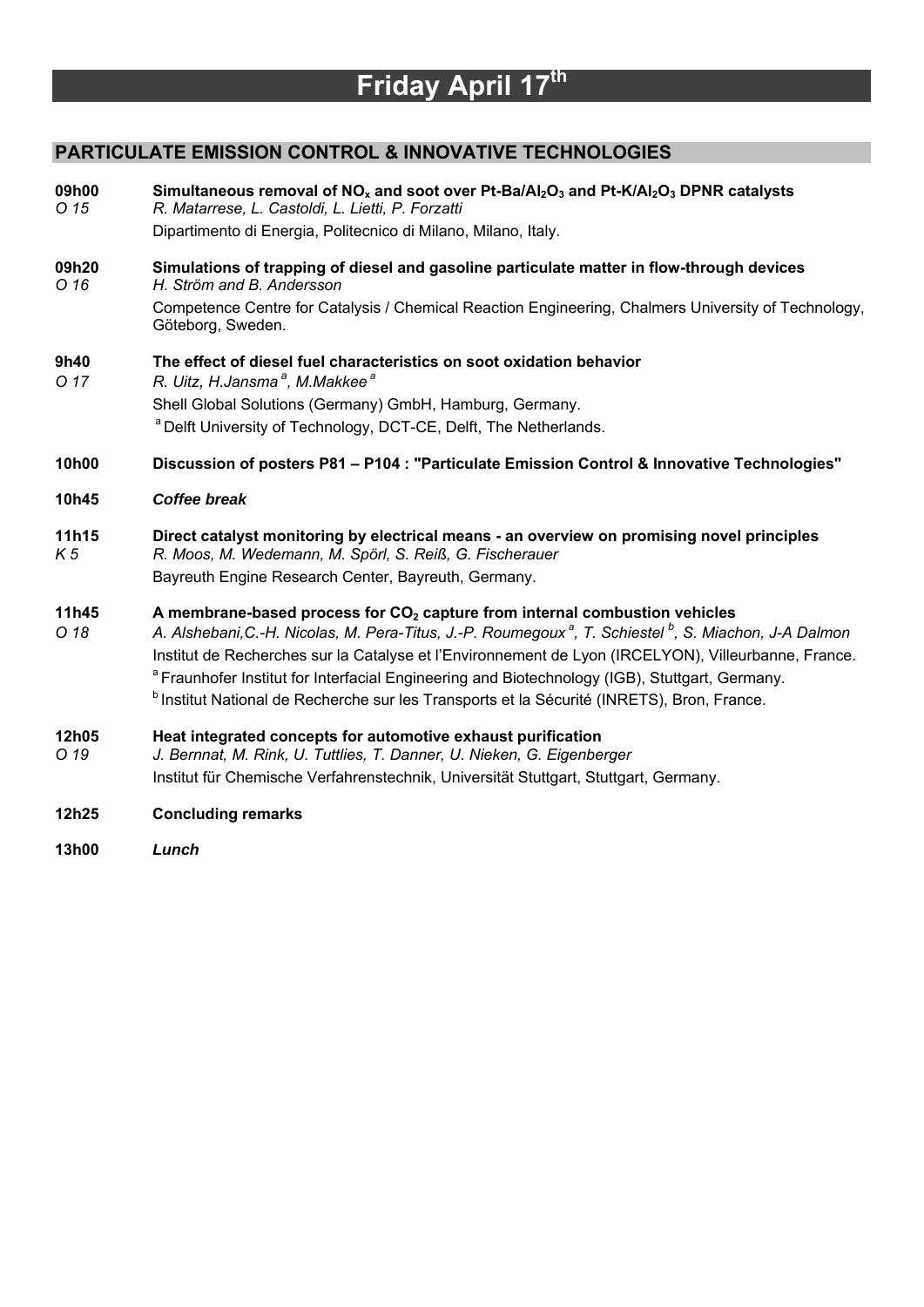# **Poster sessions**

## **NOX CONTROL (P1 – P39)**

| <b>P1</b>      | Influence of Pt-Ba proximity on $NOx$ storage-reduction mechanisms: a space- and time-resolved<br>in situ infrared spectroscopic study<br>N. Maeda, A. Urakawa, A. Baiker                                                                                               |
|----------------|-------------------------------------------------------------------------------------------------------------------------------------------------------------------------------------------------------------------------------------------------------------------------|
|                | Institute for Chemical and Bioengineering, Department of Chemistry and Applied Biosciences, Zurich,<br>Switzerland.                                                                                                                                                     |
| P <sub>2</sub> | Abatement of NO <sub>x</sub> using rhodium catalysts supported on carbon nanotubes: carbon as a support<br>material and a reducing agent<br>H. Beyer, K. Chatziapostolou, K. Köhler                                                                                     |
|                | Department of Chemistry, Tecknische Universität München, Garching, Germany.                                                                                                                                                                                             |
| P <sub>3</sub> | Reaction network in the reduction of $NO_x$ species by CO over Pt-Ba/Al <sub>2</sub> O <sub>3</sub> lean NO <sub>x</sub> trap catalytic<br>systems                                                                                                                      |
|                | I. Nova, L. Lietti, P. Forzatti, F. Frola <sup>ª</sup> , F. Prinetto <sup>ª</sup> , G. Ghiotti <sup>ª</sup>                                                                                                                                                             |
|                | Laboratory of Catalysis and Catalytic Processes, Politecnico di Milano, Milano, Italy.                                                                                                                                                                                  |
|                | a Dipartimento di Chimica IFM and NIS, Università di Torino, Torino, Italy.                                                                                                                                                                                             |
| <b>P4</b>      | Support modification to improve the sulphur tolerance of $Ag/AI_2O_3$ for SCR of NO <sub>x</sub> with propene<br>under lean-burn conditions<br>N. Jagtap, S. B. Umbarkar, P. Miquel <sup>a</sup> , P. Granger <sup>a</sup> , M. K. Dongare                              |
|                | Catalysis Division, National Chemical Laboratory, Pune, India.                                                                                                                                                                                                          |
|                | a Laboratoire de Catalyse de Lille, Université des Sciences et Technologies de Lille, 59655 Villeneuve<br>D'Ascq Cedex, France.                                                                                                                                         |
| P <sub>5</sub> | Selective catalytic reduction of $NOx$ over nano-sized gold catalyst supported on alumina and<br>titania and over bimetallic gold-silver catalyst supported on alumina<br>K. Arve, J. Adam <sup>a</sup> , O. Simakova, L. Čapek <sup>a</sup> , K. Eränen, D. Yu. Murzin |
|                | Laboratory of Industrial Chemistry and Reaction Engineering, Åbo Akademi University, Åbo, Finland.                                                                                                                                                                      |
|                | <sup>a</sup> Department of Physical Chemistry, University of Pardubice, Czech Republic.                                                                                                                                                                                 |
| P <sub>6</sub> | Assignment of active sites in Fe-ZSM-5 for the selective catalytic reduction of $NOx$ with ammonia<br>by catalytic tests and statistical considerations<br>S. Brandenberger, O. Kröcher, A. Tissler <sup>a</sup> , R. Althoff <sup>a</sup>                              |
|                | Paul Scherrer Institute, Villigen PSI, Switzerland.                                                                                                                                                                                                                     |
|                | <sup>a</sup> Süd-Chemie AG, Bruckmühl, Germany.                                                                                                                                                                                                                         |
| P7             | Ammonium formate, methanamide and guanidinium formate as alternative ammonia precursor<br>compounds for the selective catalytic reduction of nitrogen oxides in diesel exhaust gas<br>O. Kröcher, M. Elsener, E. Jacob <sup>a</sup>                                     |
|                | Paul Scherrer Institute, Villigen, Switzerland.                                                                                                                                                                                                                         |
|                | <sup>a</sup> Emissionskonzepte, Krailling, Germany.                                                                                                                                                                                                                     |
| P8             | Development of a TG-FTIR system for research in the field of automotive exhaust catalysis<br>M. Mehring, O. Kröcher, M. Elsener                                                                                                                                         |
|                | Paul Scherrer Institute, Villigen, Switzerland.                                                                                                                                                                                                                         |
| P <sub>9</sub> | An explanation for the strong deactivation of vanadia-based SCR catalysts by alkaline and earth<br>alkali elements<br>O. Kröcher, I. Czekaj, D. Nicosia                                                                                                                 |
|                | Paul Scherrer Institute, Villigen, Switzerland.                                                                                                                                                                                                                         |
| <b>P10</b>     | Screening of doped MnO <sub>x</sub> -CeO <sub>2</sub> catalysts for low-temperature NO-SCR<br>M. Casapu, O. Kröcher, M. Elsener                                                                                                                                         |
|                | Paul Scherrer Institute, Villigen, Switzerland.                                                                                                                                                                                                                         |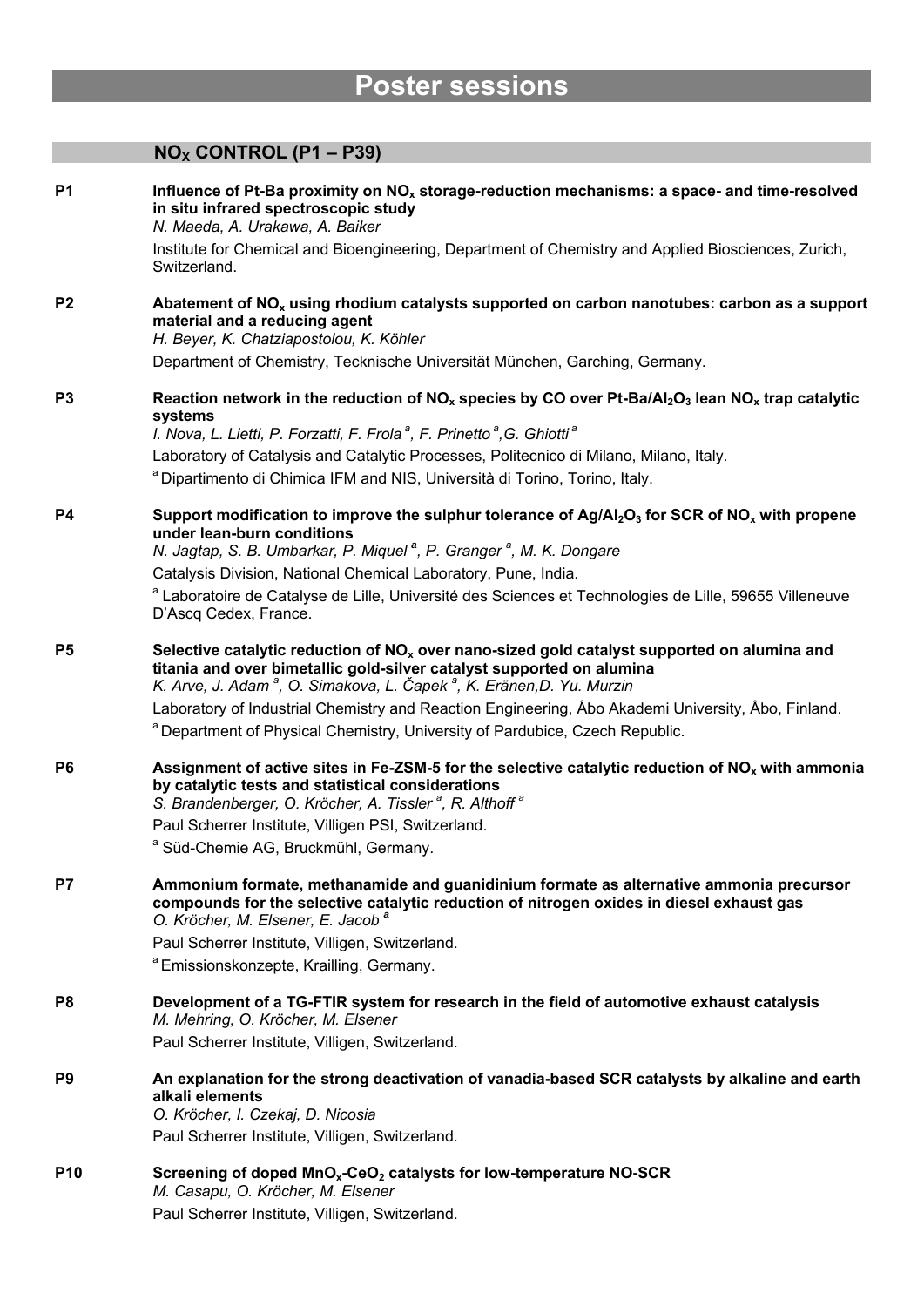| P11             | High resistance of Cu-ferrierite to coke formation during NH <sub>3</sub> -SCR in the presence of n-decane<br>T. Nanba, A. Saltana, S. Masukawa, M. Haneda, J. Uchisawa, A. Obuchi, H. Hamada                                                                                                                                                                                                                                                                     |
|-----------------|-------------------------------------------------------------------------------------------------------------------------------------------------------------------------------------------------------------------------------------------------------------------------------------------------------------------------------------------------------------------------------------------------------------------------------------------------------------------|
|                 | National Institute of Advanced Industrial Science and Technology, Tsukuba, Japan.                                                                                                                                                                                                                                                                                                                                                                                 |
| P <sub>12</sub> | Influence of Mn and Fe addition on the $NOx$ storage-reduction properties and SO <sub>2</sub> poisoning of a<br>Pt/Ba/Al <sub>2</sub> O <sub>3</sub> model catalyst                                                                                                                                                                                                                                                                                               |
|                 | P.N. Lê, E.C. Corbos, X. Courtois, F. Can, S. Royer, P. Marecot, D. Duprez                                                                                                                                                                                                                                                                                                                                                                                        |
|                 | Laboratoire de Catalyse en Chimie Organique, Université de Poitiers, Poitiers, France.                                                                                                                                                                                                                                                                                                                                                                            |
| <b>P13</b>      | Direct decomposition of NO on BaO/Ba-Y-O catalyst<br>K. Goto <sup>a</sup> , H. Matsumoto <sup>a</sup> , T. Ishihara <sup>a,b</sup>                                                                                                                                                                                                                                                                                                                                |
|                 | <sup>a</sup> Department of Applied Chemistry, Kyushu University, Fukuoka, Japan.                                                                                                                                                                                                                                                                                                                                                                                  |
|                 | <sup>b</sup> Center for Future Chemistry, Kyushu University, Fukuoka, Japan.                                                                                                                                                                                                                                                                                                                                                                                      |
| <b>P14</b>      | Effect of $H_2$ addition on CH <sub>4</sub> - deNO <sub>X</sub> activity and cation siting of Co, Ag-ferrierite catalysts<br>P. Ciambelli, D. Sannino, E. Palo, G. Gargano, E. Balboni <sup>ª</sup> , A. Martucci <sup>ª</sup> , M.C. Dalconi <sup>ª</sup> , A. Alberti <sup>ª</sup><br>Dipartimento di Ingegneria Chimica e Alimentare, Università di Salerno, Fisciano, Italy.<br>a Dipartimento di Scienze della Terra, Università di Ferrara, Ferrara, Italy. |
| <b>P15</b>      | Thermal stability and structure of the Fe-Ba/ $\gamma$ -Al <sub>2</sub> O <sub>3</sub> mixed-oxide systems as NO <sub>x</sub> storage<br>materials                                                                                                                                                                                                                                                                                                                |
|                 | S. M. Andonova, E. Kayhan, G. S. Sentürk, E. Ozensoy <sup>a</sup>                                                                                                                                                                                                                                                                                                                                                                                                 |
|                 | Bilkent University, Chemistry Department, Bilkent, Ankara, Turkey.                                                                                                                                                                                                                                                                                                                                                                                                |
|                 | <sup>a</sup> Institute of Material Science and Nanotechnology, Ankara, Turkey.                                                                                                                                                                                                                                                                                                                                                                                    |
| <b>P16</b>      | Effect of the synthesis method on alumina supported silver based catalyst for NOx selective<br>reduction by ethanol                                                                                                                                                                                                                                                                                                                                               |
|                 | M. Boutros, B. de Tymowski, J.-M. Trichard <sup>a</sup> , P. Da Costa <sup>a</sup>                                                                                                                                                                                                                                                                                                                                                                                |
|                 | Université Pierre et Marie Curie, Paris 6, Laboratoire Réactivité de Surface, Paris, France.<br><sup>a</sup> Renault SAS, DREAM/DTAA, Guyancourt, France.                                                                                                                                                                                                                                                                                                         |
| <b>P17</b>      | On the effect of poor metals (AI, Ga, In) for $NOx$ conversion by SCR ethanol<br>M. Boutros, J. Starck, B. de Tymowski, J.-M. Trichard <sup>a</sup> , P. Da Costa                                                                                                                                                                                                                                                                                                 |
|                 | Université Pierre et Marie Curie, Paris VI, Laboratoire Réactivité de Surface, Paris, France.                                                                                                                                                                                                                                                                                                                                                                     |
|                 | <sup>a</sup> Renault SAS, DREAM/DTAA, Technocentre Renault, Guyancourt, France.                                                                                                                                                                                                                                                                                                                                                                                   |
| P <sub>18</sub> | Catalysts based in hydrotalcites containing transition and alkaline metals as active $NOx$<br>storage/reduction catalysts<br>A. E. Palomares, A. Uzcátegui, A. Corma                                                                                                                                                                                                                                                                                              |
|                 | Instituto de Tecnología Química (UPV-CSIC), Universidad Politécnica de Valencia, Valencia, Spain.                                                                                                                                                                                                                                                                                                                                                                 |
|                 |                                                                                                                                                                                                                                                                                                                                                                                                                                                                   |
| P <sub>19</sub> | Thermal ageing induced effects on Pd/LaFeO <sub>3</sub> for the HC-SCR: influence of the preparation<br>method<br>P. Miquel <sup>a</sup> , Y. Yamin, K. Lombaert <sup>a</sup> , C. Dujardin, P. Granger                                                                                                                                                                                                                                                           |
|                 | Université des sciences et Technologies de Lille, Villeneuve D'Ascq, France.                                                                                                                                                                                                                                                                                                                                                                                      |
|                 | <sup>a</sup> Renault SAS, Direction de l'Ingénierie des Matériaux, Lardy, France.                                                                                                                                                                                                                                                                                                                                                                                 |
| <b>P20</b>      | Selective catalytic reduction of NO <sub>x</sub> by hydrocarbons enhanced by ozone over Ag/Al <sub>2</sub> O <sub>3</sub><br>S. Satokawa, M. Oguro, K. Urasaki, T. Kojima                                                                                                                                                                                                                                                                                         |
|                 | Department of Materials and Life Science, Seikei University, Tokyo, Japan.                                                                                                                                                                                                                                                                                                                                                                                        |
| <b>P21</b>      | Formation and consumption pathways of nitroorganic complexes - intermediates in selective<br>catalytic reduction of nitrogen oxides by propene over zirconia-based catalysts: FTIR in situ                                                                                                                                                                                                                                                                        |
|                 | study<br>V. A. Matyshak, V. A. Sadykov <sup>a</sup> , V. F. Tret'yakov <sup>b</sup> , J. Ross <sup>c</sup>                                                                                                                                                                                                                                                                                                                                                        |
|                 | Semenov Institute of Chemical Physics, Moscow, Russia.                                                                                                                                                                                                                                                                                                                                                                                                            |
|                 | <sup>a</sup> Boreskov Institute of Catalysis, Novosibirsk, Russia.                                                                                                                                                                                                                                                                                                                                                                                                |
|                 | <sup>b</sup> Topchiev Institute of Petrochemical Synthesis RAS, Moscow, Russia.                                                                                                                                                                                                                                                                                                                                                                                   |
|                 | <sup>c</sup> The Limerick University, Limerick, Ireland.                                                                                                                                                                                                                                                                                                                                                                                                          |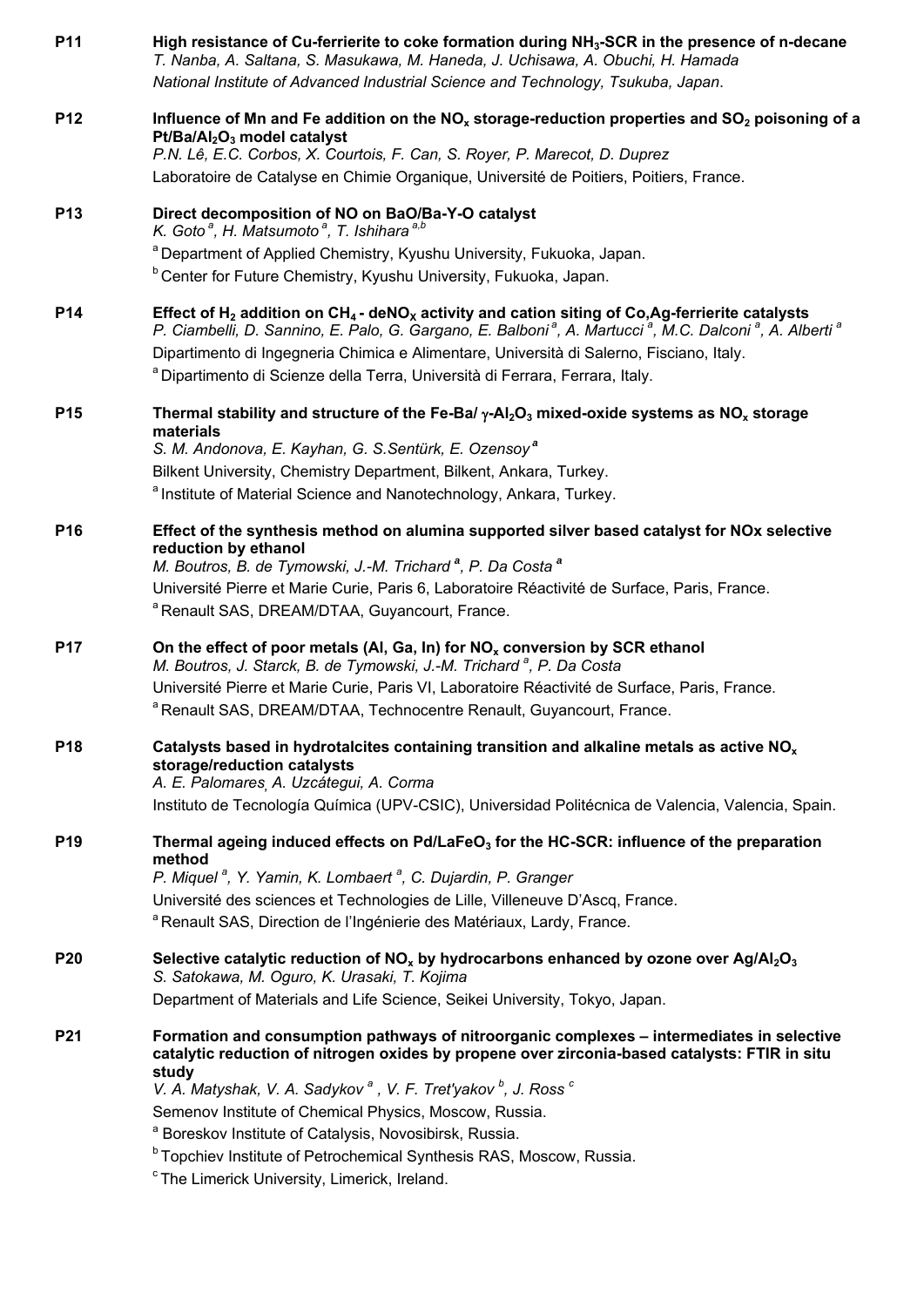| P22             | Influence of potassium in flame-derived Pt/K/Al <sub>2</sub> O <sub>3</sub> NO <sub>x</sub> storage-reduction catalysts<br>R. Büchel <sup>a</sup> , R. Strobel, A. Baiker <sup>a</sup> , S. E. Pratsinis <sup>4</sup>                                                                      |
|-----------------|--------------------------------------------------------------------------------------------------------------------------------------------------------------------------------------------------------------------------------------------------------------------------------------------|
|                 | Particle Technology Laboratory, Department of Mechanical and Process Engineering, ETH Zurich,<br>Zürich Switzerland.                                                                                                                                                                       |
|                 | a Institute for Chemical and Bioengineering, Department of Chemistry and Applied Biosciences, ETH<br>Zurich, Zurich, Switzerland.                                                                                                                                                          |
| <b>P23</b>      | Practical evaluation of the catalytic performance of Ir/SiO <sub>2</sub> -based catalysts for selective<br>reduction of NO with Co<br>M. Sasaki, S. Asima, M. Haneda, H. Hamada                                                                                                            |
|                 | Research Center for New Fuels & Vehicle Technology, National Institute of Advanced Industrial Science<br>and Technology (AIST), Ibaraki, Japan.                                                                                                                                            |
| P24             | The effect of Ce-Zr mixed oxide support on NSR storage and reduction activities<br>B. Çağlar and D. Üner                                                                                                                                                                                   |
|                 | Department of Chemical Engineering, Middle East Technical University, Ankara, Turkey.                                                                                                                                                                                                      |
| P <sub>25</sub> | Structural properties derived from precursors incorporation order of NSR Pt/Ba/Al <sub>2</sub> O <sub>3</sub> catalysts<br>U. Elizundia, R. López-Fonseca, M.A. Gutiérrez-Ortiz, J.R. González-Velasco                                                                                     |
|                 | Chemical Technologies for Environmental Sustainability Group, UPV/EHU, Bilbao, Spain.                                                                                                                                                                                                      |
| P <sub>26</sub> | Effect of synthesis conditions on the activity and stability of Cu-ZSM-5 for lean $NOx$ reduction<br>M. Berggrund, H. H. Ingelsten, M. Skoglundh, A. E. C. Palmqvist                                                                                                                       |
|                 | Competence Centre for Catalysis, Chalmers University of Technology, Göteborg, Sweden.                                                                                                                                                                                                      |
| <b>P27</b>      | Differences between $Al_2O_3$ and $Ag/Al_2O_3$ for lean reduction of NO <sub>x</sub> with dimethyl ether<br>S. Tamm <sup>a,b</sup> , H. H. Ingelsten <sup>a,b</sup> , M. Skoglundh <sup>a</sup> , A. E.C. Palmqvist <sup>a,b</sup>                                                         |
|                 | <sup>a</sup> Competence Centre for Catalysis, Chalmers University of Technology, Göteborg, Sweden.                                                                                                                                                                                         |
|                 | <sup>b</sup> Applied Surface Chemistry, Chalmers University of Technology, Göteborg, Sweden.                                                                                                                                                                                               |
| P <sub>28</sub> | Aspects of the role of hydrogen in $H_2$ -assisted HC-SCR over Ag-Al <sub>2</sub> O <sub>3</sub><br>H. Kannisto, H. H. Ingelsten, M. Skoglundh                                                                                                                                             |
|                 | Competence Centre for Catalysis, Chalmers University of Technology, Göteborg, Sweden.                                                                                                                                                                                                      |
| P <sub>29</sub> | Two reaction pathways in selective catalytic reduction of NO <sub>x</sub> by C <sub>6</sub> H <sub>14</sub> over Ag-Al <sub>2</sub> O <sub>3</sub> with H <sub>2</sub> co-<br>feeding                                                                                                      |
|                 | A. Yu. Stakheev, P. V. Pributkov, S. Dahl <sup>a</sup> , I. Gekas <sup>a</sup> , G. N. Baeva, G. O. Bragina, N. S. Telegina                                                                                                                                                                |
|                 | Zelinsky Institute of Organic Chemistry, Moscow, Russia.<br><sup>a</sup> Haldor Topsoe A/S, Lyngby, Denmark.                                                                                                                                                                               |
| P30             | ZSM5-based monolith for the catalytic removal of $NOx$<br>L. Lisi, R. Pirone, G. Russo <sup>a</sup> , V. Stanzione                                                                                                                                                                         |
|                 | Istituto di Ricerche sulla Combustione (CNR) P.le Tecchio, Napoli, Italy.                                                                                                                                                                                                                  |
|                 | a Dipartimento di Ingegneria Chimica, Università Federico II di Napoli, Napoli, Italy.                                                                                                                                                                                                     |
| P31             | NO SCR by NH <sub>3</sub> on copper offretite and LTL zeolites<br>W. Arous, H. Tounsi, S. Djemel, A. Ghorbel, G. Delahay <sup>a</sup>                                                                                                                                                      |
|                 | Laboratoire de Chimie des Matériaux et Catalyse, Département de Chimie, Tunis, Tunisie.                                                                                                                                                                                                    |
|                 | a Laboratoire de Matériaux Catalytiques et Catalyse en Chimie Organique, Institut Fédératif Charles<br>Gerhardt, Montpellier, France.                                                                                                                                                      |
| <b>P32</b>      | Alumina and alumina-baria supported cobalt catalysts for lean deNO <sub>x</sub> : influence of the support<br>and cobalt content on the catalytic performance<br>G. Di Carlo, L. F. Liotta <sup>a</sup> , G. Pantaleo <sup>a</sup> , A.M. Venezia <sup>a</sup> , G. Deganello <sup>a</sup> |
|                 | Dipartimento di Chimica Inorganica ed Analitica "Stanislao Cannizzaro", Università di Palermo, Palermo,<br>Italy.                                                                                                                                                                          |
|                 | <sup>a</sup> Istituto per lo Studio dei Materiali Nanostrutturati (ISMN)-CNR, Palerm, Italy.                                                                                                                                                                                               |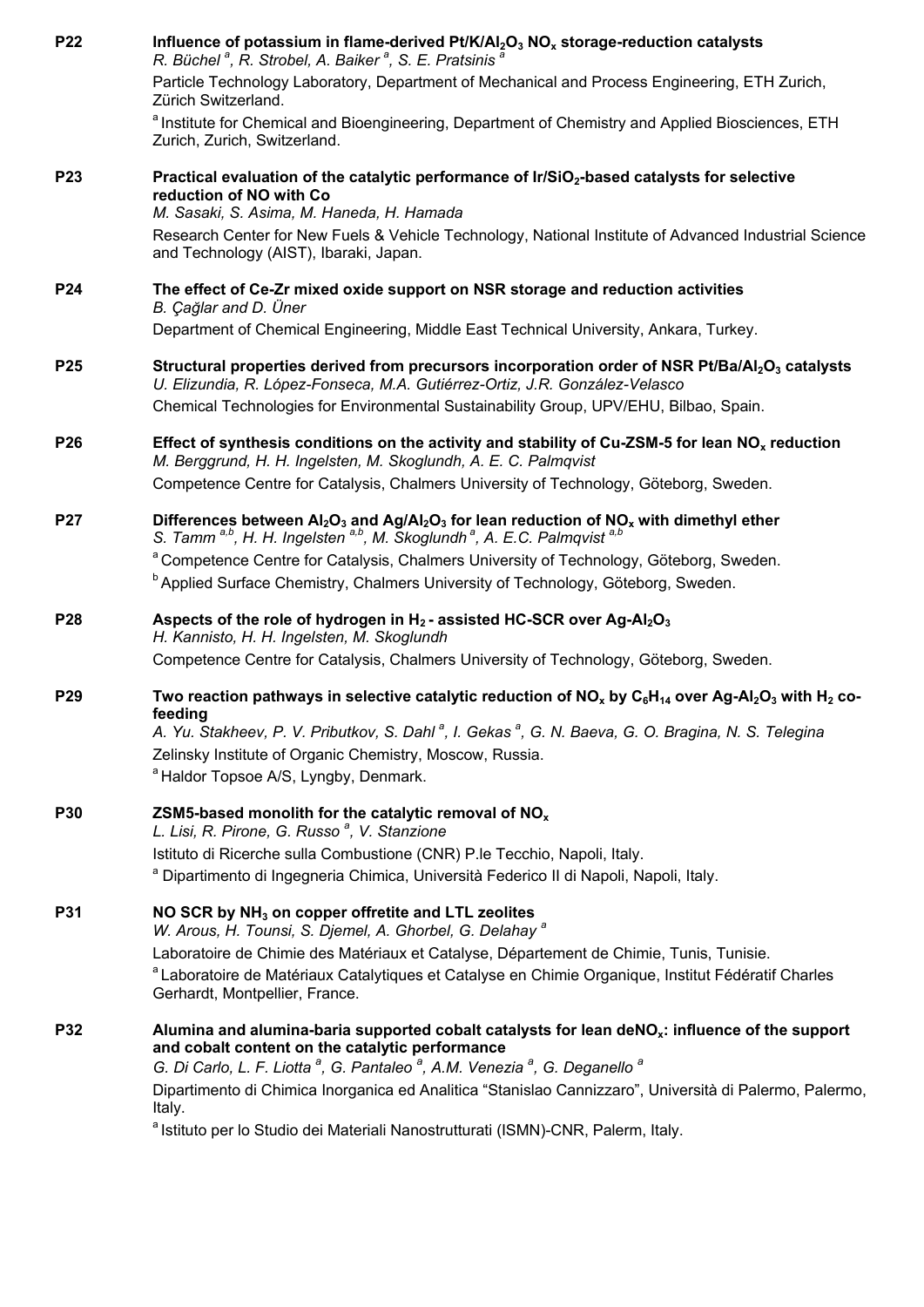| <b>P33</b> | NO reduction by CO on ruthenia containing zeolites<br>D. Vallecha, H. Minamino <sup>a,</sup> G. Vishwanathan <sup>b</sup> , P. Chankapure, G.S. Kanade, S. Sivanesan <sup>b</sup> , T.<br>Mitsuhashi <sup>a</sup> , H. Haneda <sup>a</sup> , S. Rayalu, N. Labhsetwar<br>National Environmental Engineering Research Institute, Nagpur, India.<br><sup>a</sup> National Institute for Materials Science, Ibaraki, Japan.<br><sup>b</sup> Anna University, Gundi, Chennai, India.                                                                                                                                                                                                                                                                           |
|------------|------------------------------------------------------------------------------------------------------------------------------------------------------------------------------------------------------------------------------------------------------------------------------------------------------------------------------------------------------------------------------------------------------------------------------------------------------------------------------------------------------------------------------------------------------------------------------------------------------------------------------------------------------------------------------------------------------------------------------------------------------------|
| P34        | Rh-Sr/Al <sub>2</sub> O <sub>3</sub> catalyst for N <sub>2</sub> O decomposition in the presence of O <sub>2</sub><br>S. Parres-Esclapez, F.E. López-Suárez, A. Bueno-López, M.J. Illán-Gómez, B. Ura <sup>a</sup> , J. Trawczynski <sup>a</sup><br>Inorganic Chemistry Department, University of Alicante, Alicante, Spain.<br><sup>a</sup> Division of Chemistry of Technology Fuels, Wroclaw University of Technology, Wroclaw, Poland.                                                                                                                                                                                                                                                                                                                 |
| P35        | In situ FT-IR investigation on Pd/SA for the selective catalytic reduction of NO with $CH_4$<br>H. Zhang, A. Wang, L. Li, X. Wang, T. Zhang<br>State Key Laboratory of Catalysis, Dalian Institute of Chemical Physics, Chinese Academy of Sciences,<br>Dalian, P.R. China.                                                                                                                                                                                                                                                                                                                                                                                                                                                                                |
| <b>P36</b> | In situ DRIFTS study of the selective reduction of NO with propene over Au/CeO <sub>2</sub> /Al <sub>2</sub> O <sub>3</sub> catalyst<br>X. Wang <sup>a</sup> , A. Wang, X. Wang, T. Zhang<br>State key laboratory of Catalysis, Dalian Institute of Chemical Physics, Chinese Academy of Sciences,<br>Dalian, P.R. China.<br><sup>a</sup> Laboratory of Plasma Physical Chemistry, Dalian University of Technology, Dalian, P.R. China.                                                                                                                                                                                                                                                                                                                    |
| P37        | Selective catalytic reduction of NO by acetylene over HZSM-5 promoted by yttrium<br>X. Wang, Q. Yu, N. Xing, Z. Zhao <sup>a</sup> , H. He <sup>b</sup><br>State Key Laboratory of Fine Chemicals, Dalian University of Technology, Dalian, P.R. China.<br>a State Key Laboratory of Heavy Oil Processing, China University of Petroleum, Beijing, P.R. China.<br><sup>b</sup> Energy Engineering, Beijing University of Technology, Beijing, P.R. China.                                                                                                                                                                                                                                                                                                   |
| <b>P38</b> | A new Pr-promoted $NOx$ - trap catalyst presenting increased performances and low temperature<br>regeneration from sulphur poisoning<br>A. Lahougue, P. Bazin, O. Marie, M. Daturi, A. Demourgues <sup>a</sup> , J. Majimel <sup>a</sup> , Y. Kihn <sup>b</sup> , V. Bellière-Baca <sup>c</sup> ,<br>V. Harlé <sup>c</sup> , E. Rohart <sup>c</sup><br>Laboratoire Catalyse et Spectrochimie, ENSICAEN, Université de Caen, CNRS, Caen, France.<br><sup>a</sup> ICMCB-CNRS, Pessac, France.<br><sup>b</sup> CEMES-CNRS, Toulouse, France.<br><sup>c</sup> Rhodia Recherches, Aubervilliers, France.                                                                                                                                                        |
| <b>P39</b> | Influence of preparation methods on catalytic performances of LaCoO <sub>3</sub> perovskite in the catalytic<br>decomposition of $N_2O$<br>J.P. Dacquin, C. Lancelot, C. Dujardin, P. Da Costa <sup>a</sup> , G. Djega-Mariadassou <sup>a</sup> , P. Beaunier <sup>a</sup> , S.<br>Kaliaguine <sup>b</sup> , S. Vaudreuil <sup>b</sup> , S. Royer <sup>c</sup> , P. Granger<br><sup>1</sup> Unité de Catalyse et de Chimie de Solide, Université des Sciences et Technologies de Lille, Villeneuve<br>d'Ascq, France.<br><sup>a</sup> Laboratoire de Réactivité de Surface, Paris, France.<br><sup>b</sup> Département de génie chimique, Université Laval, Québec, Canada.<br><sup>c</sup> Laboratoire de Catalyse en Chimie Organique, Poitiers, France. |
|            | <b>CATALYSTS &amp; SORPTION TECHNOLOGIES - MECHANISMS - KINETICS -</b><br>MODELING $(P40 - P66)$                                                                                                                                                                                                                                                                                                                                                                                                                                                                                                                                                                                                                                                           |
| <b>P40</b> | One-dimensional molecular sieves for hydrocarbon cold start emission control<br>A. Iliyas, Z. Sarshar <sup>a</sup> , M. H. Zahedi-Niaki <sup>a</sup> , M. Eić, S. Kaliaguine<br>Department of Chemical Engineering, University of New Brunswick, Fredericton, N.B., Canada.<br>a Department of Chemical Engineering, Université Laval, Québec, Canada.                                                                                                                                                                                                                                                                                                                                                                                                     |
| <b>P41</b> | Catalytic performance of aged $Rh/CeO2-ZrO2$ for NO-C <sub>3</sub> H <sub>6</sub> -O <sub>2</sub> reaction under a stoichiometric<br>condition<br>M. Haneda, O. Houshito <sup>a</sup> , H. Takagi <sup>a</sup> , K. Shinoda <sup>a</sup> , Y. Nakahara <sup>a</sup> , K. Hiroe <sup>a</sup> , T. Fujitani, H. Hamada<br>National Institute of Advanced Industrial Science and Technology, Japan.<br><sup>a</sup> Mitsui Mining and Smelting co., Itd, Saitama, Japan.                                                                                                                                                                                                                                                                                      |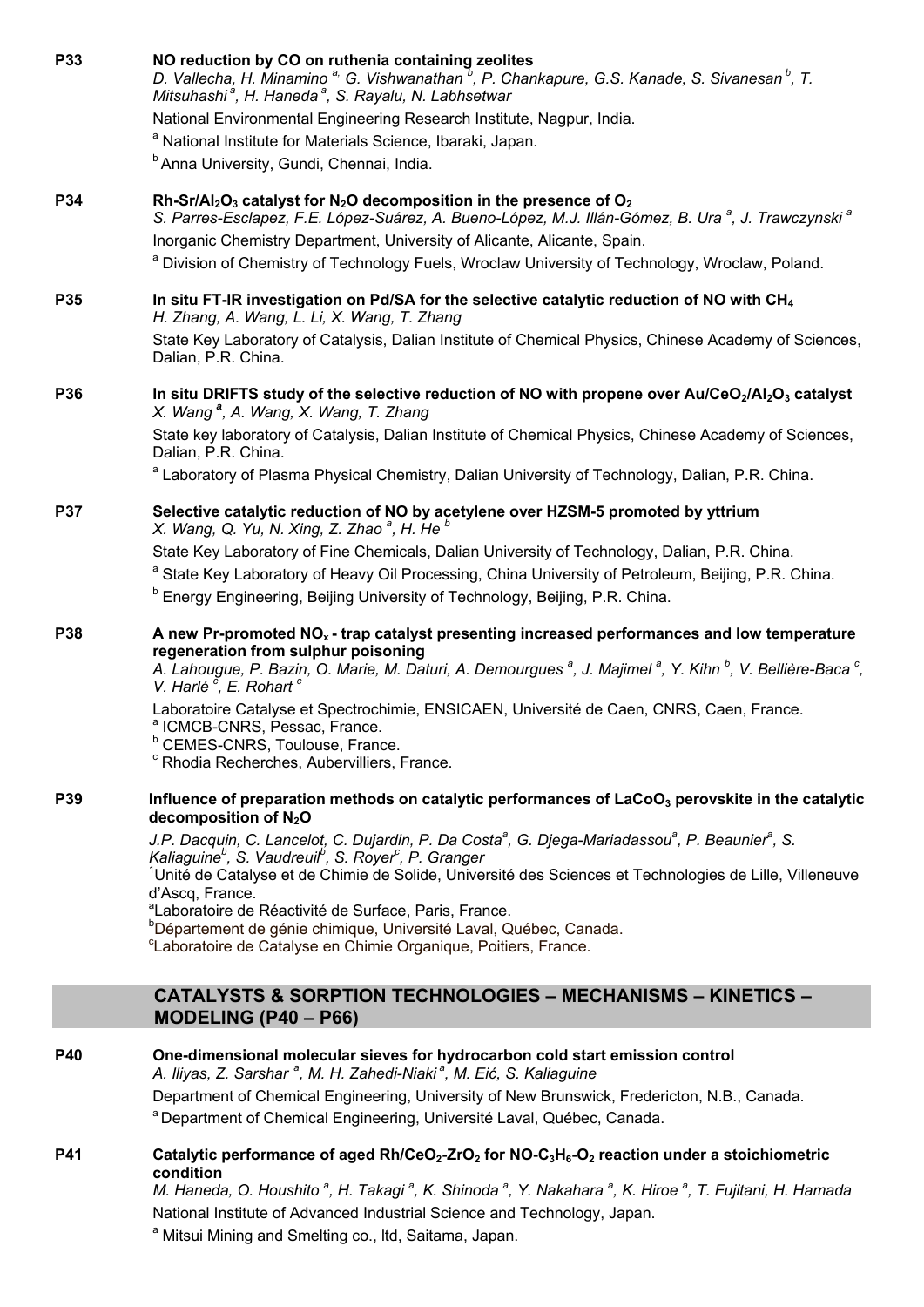| <b>P42</b> | Effect of $Ce_xZr_vLa_z$ mixed oxides on the structural and catalytic behavior of Pt-only catalytic<br>converters under simulated exhaust conditions<br>V. Matsouka, M. Konsolakis, I.V. Yentekakis, A. Papavasiliou <sup>a</sup> , A. Tsetsekou <sup>a</sup>              |
|------------|----------------------------------------------------------------------------------------------------------------------------------------------------------------------------------------------------------------------------------------------------------------------------|
|            | Laboratory of Physical Chemistry and Chemical Processes, Technical University of Crete, Chania,<br>Crete, Greece.                                                                                                                                                          |
|            | <sup>a</sup> School of Mining Engineering and Metallurgy, National Technical University of Athens, Iroon<br>Polytechniou, Athens, Greece.                                                                                                                                  |
| <b>P43</b> | N <sub>2</sub> O abatement over $\gamma$ -Al <sub>2</sub> O <sub>3</sub> supported catalysts: effect of reducing agent and active phase<br>nature                                                                                                                          |
|            | G. Pekridis <sup>a</sup> , C. Athanasiou <sup>a</sup> , M. Konsolakis <sup>b</sup> , I.V. Yentekakis <sup>b</sup> , G.E. Marnellos <sup>a,c</sup>                                                                                                                          |
|            | <sup>a</sup> Department of Engineering & Management of Energy Resources, University of Western Macedonia,<br>Kozani, Greece.                                                                                                                                               |
|            | <sup>b</sup> Laboratory of Physical Chemistry and Chemical Processes, Department of Sciences, Technical<br>University of Crete, Chania, Greece.                                                                                                                            |
|            | <sup>c</sup> Chemical Process Engineering Research Institute, Centre for Research & Technology Hellas,<br>Thessaloniki, Greece.                                                                                                                                            |
| <b>P44</b> | Chemical removal of CeO <sub>2</sub> segregated on the surface of CeO <sub>2</sub> -ZrO <sub>2</sub> binary oxides for                                                                                                                                                     |
|            | improvement of OSC<br>N. Kakuta, Y. Sugino, H. Rachi, H. Ohkita, T. Mizushima                                                                                                                                                                                              |
|            | Department of Materials Science, Toyohashi University of Technology, Toyohashi, Japan.                                                                                                                                                                                     |
| <b>P45</b> | Storage and release phenomena of SOx on platinum-based diesel oxidation catalysts<br>M. Widmer, M. Elsener, O. Kröcher, D. Rothe <sup>a</sup>                                                                                                                              |
|            | Paul Scherrer Institute, Villigen, Switzerland.                                                                                                                                                                                                                            |
|            | <sup>a</sup> MAN Nutzfahrzeuge AG, Nürnberg, Germany.                                                                                                                                                                                                                      |
| <b>P46</b> | Investigation of hydrocarbons conversion over a Pt-based automotive diesel oxidation catalyst :<br>application to exhaust port fuel injection<br>O. Mathieu, J. Lavy <sup>a</sup> , E. Jeudy <sup>a</sup>                                                                  |
|            | Saudi Aramco, Research and Development Division, Dhahran, Saudi Arabia.                                                                                                                                                                                                    |
|            | a Institut Français du Pétrole-Lyon, Département Moteurs, Vernaison, France.                                                                                                                                                                                               |
| <b>P47</b> | Interaction of acidity and reducibility with WO <sub>3</sub> addition on to Pt/CeO <sub>2</sub> -ZrO <sub>2</sub> catalysts on NO+CO<br>reaction                                                                                                                           |
|            | Jeong-Rang Kim, Hai-ou Zhu, Son-Ki Ihm<br>Department of Chemical and Biomolecular Engineering, Daejeon, Republic of Korea.                                                                                                                                                 |
|            |                                                                                                                                                                                                                                                                            |
| <b>P48</b> | Electrical in-situ characterization of three-way catalyst coatings<br>S. Reiß, M. Wedemann, R. Moos, M. Rösch <sup>a</sup>                                                                                                                                                 |
|            | Bayreuth Engine Research Center, University of Bayreuth, Bayreuth, Germany.<br><sup>a</sup> Umicore AG & Co. KG, Hanau, Germany.                                                                                                                                           |
| <b>P49</b> | Low temperature activity of Euro4 diesel oxidation catalysts : comprehensive material analyses<br>and experimental evaluation of a representative panel<br>S. Raux, A. Frobert, E. Jeudy                                                                                   |
|            | Energy Applications Techniques Division, IFP, Solaize, France.                                                                                                                                                                                                             |
| <b>P50</b> | Effects of Ce-Zr modified alumina on low Pt-Rh catalysts<br>L. Zhang <sup>a</sup> , A. Wang <sup>a</sup> , X. Zhang, T. Zhang <sup>a</sup> , M. Gong, Y. Chen                                                                                                              |
|            | Key Laboratory for Green Chemical Technology of State Education Ministry, College of Chemistry,<br>Sichuan University, Sichuan, China.                                                                                                                                     |
|            | <sup>a</sup> State Key Laboratory of Catalysis, Dalian Institute of Chemical Physics, Dalian, P.R. China.                                                                                                                                                                  |
| <b>P51</b> | $\text{La}_{3.5}\text{Ru}_{4.0}\text{O}_{13}$ perovskite type catalyst for carbon monoxide oxidation<br>N. K. Labhsetwar <sup>a</sup> , P. Doggli <sup>a</sup> , P. Chankapure <sup>a</sup> , D. Vallecha <sup>a</sup> , S. Lokhande <sup>a</sup> , A. Watanabe, S. Rayalu |
|            | ª, H. Haneda, T. Mitsuhashi                                                                                                                                                                                                                                                |
|            | National Institute for Materials Science, Namiki, Tsukuba Ibaraki, Japan.                                                                                                                                                                                                  |
|            | <sup>a</sup> National Environmental Engineering Research Institute, Nagpur, India.                                                                                                                                                                                         |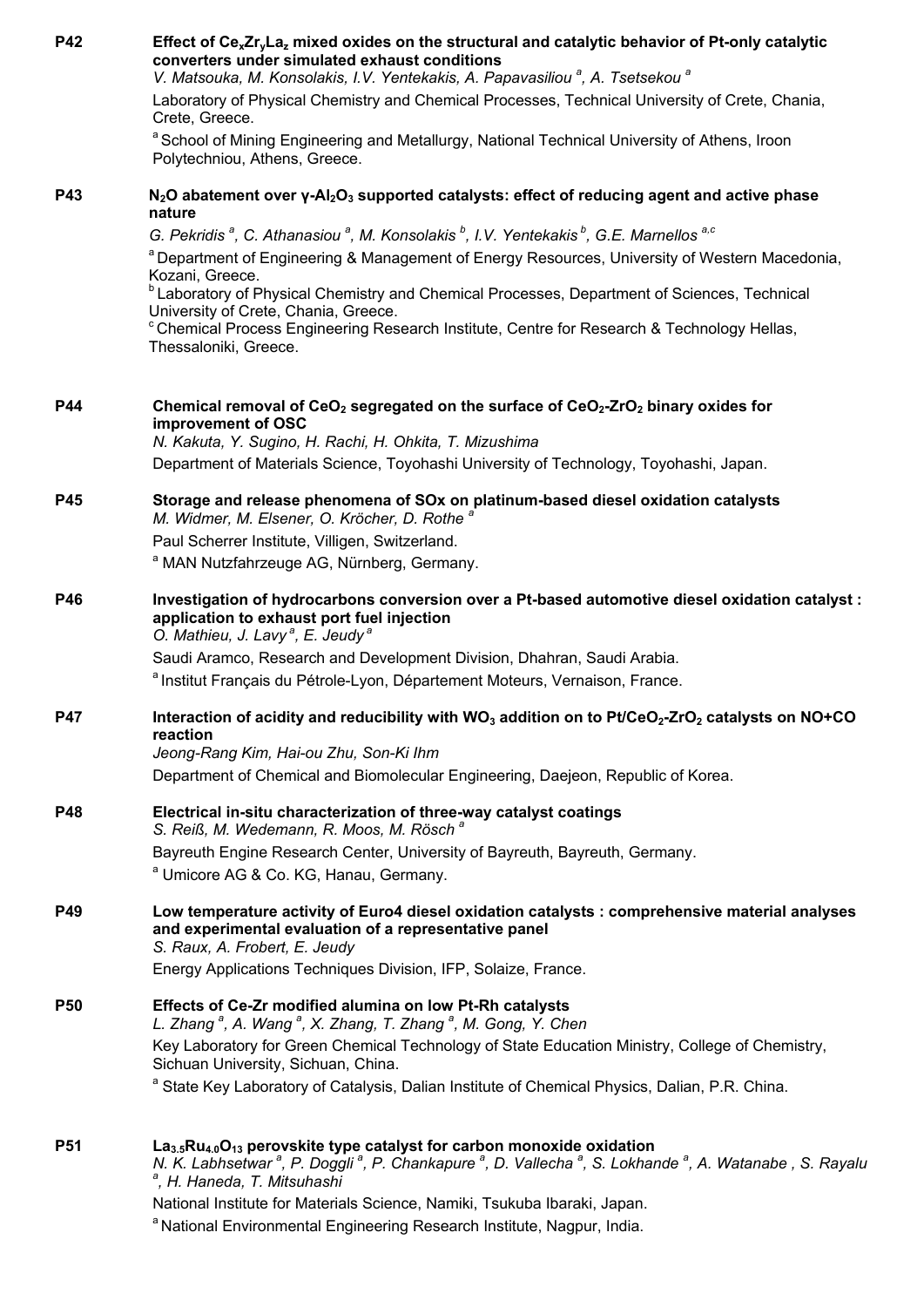| <b>P52</b> | Monolithic catalysts with low noble metal content for diesel vehicle emission control<br>S.A. Yashnik, Z.R. Ismagilov, A.V. Porsin <sup>a</sup> , S.P. Denisov <sup>a</sup> , N. M. Danchenko <sup>a</sup><br>Boreskov Institute of Catalysis, Novosibirsk, Russia. |
|------------|---------------------------------------------------------------------------------------------------------------------------------------------------------------------------------------------------------------------------------------------------------------------|
|            | <sup>a</sup> Ural Electrochemical Integrated Plant, Novoural'sk, Russia.                                                                                                                                                                                            |
| <b>P53</b> | Comparison between the levels of soot combusted using a conventional DPNR catalyst and rare<br>earth oxides doped Ce/Zr materials.<br>P.Dulgheru and J.A. Sullivan                                                                                                  |
|            | UCD School of Chemistry and Chemical Biology, Belfield, Dublin 4, Ireland.                                                                                                                                                                                          |
| <b>P54</b> | Modeling of catalytic exhaust aftertreatment systems - From laboratory reactor data to<br>successful prediction of emissions from vehicles<br>F. Ekström, F. Wallin, A. Fathali, D. Geyer <sup>a</sup> , G. Russ <sup>b</sup>                                       |
|            | General Motors Powertrain Sweden AB, Trollhättan, Sweden.                                                                                                                                                                                                           |
|            | <sup>a</sup> General Motors Powertrain Germany GmbH, Rüsselsheim, Germany.<br><sup>b</sup> Hochschule Darmstadt, Darmstadt, Germany.                                                                                                                                |
| <b>P55</b> | Acetylene oxidation in the presence of CO on gold catalyst : a model reaction for cold start<br>engine oxidation<br>Y. Azizi, C. Petit, V. Pitchon                                                                                                                  |
|            | Laboratoire des Matériaux Surfaces et Procédés pour la Catalyse, UMR 7515 du CNRS, Strasbourg,<br>France.                                                                                                                                                           |
| <b>P56</b> | Mechanistic considerations of the $NO_x$ source and the reducing agent for lean $NO_x$ reduction<br>over H-ZSM-5<br>H. H. Ingelsten, R. Matarrese <sup>a</sup> , M. Skoglundh                                                                                       |
|            | Competence Centre for Catalysis, Department of Chemical and Biological Engineering, Chalmers<br>University of Technology, Göteborg, Sweden.                                                                                                                         |
|            | a Laboratorio di Catalisi e Processi Catalitici, Dipartimento di Energia, Politecnico di Milano, Milano, Italy.                                                                                                                                                     |
| <b>P57</b> | New 2D-model for simulations of wall-flow-monoliths with an implemented catalytic functionality<br>S. J. Ungermann, H. Vogel, M. Votsmeier <sup>a</sup> , J. Gieshoff <sup>a</sup>                                                                                  |
|            | Technical University of Darmstadt, Department of Technical Chemistry and Macromolecular Science,<br>64287 Darmstadt, Germany.                                                                                                                                       |
|            | <sup>a</sup> Umicore AG & Co. KG, 63403 Hanau, Germany.                                                                                                                                                                                                             |
| <b>P58</b> | A fast approach to predictive models - NO-oxidation in exhaust gas aftertreatment systems<br>W. Hauptmann <sup>a,b</sup> , M. Votsmeier <sup>a</sup> , J. Gieshoff <sup>a</sup> , D. G. Vlachos <sup>c</sup> , A. Drochner <sup>b</sup> , H. Vogel <sup>b</sup>     |
|            | <sup>a</sup> Umicore AG & Co. KG, Hanau, Germany.<br><sup>b</sup> Technische Universität Darmstadt, Ernst-Berl-Institut für Technische und Makromolekulare Chemie,                                                                                                  |
|            | Darmstadt, Germany.                                                                                                                                                                                                                                                 |
|            | <sup>c</sup> Department of Chemical Engineering and Center for Catalytic Science and Technology, University of<br>Delaware, Newark, USA.                                                                                                                            |
| <b>P59</b> | Global kinetic model and parameter optimization for a diesel oxidation catalyst<br>A. Pandya, J. Mmbaga, R.E. Hayes, W. Hauptmann <sup>a</sup> , M. Votsmeier <sup>a</sup>                                                                                          |
|            | Department of Chemical, University of Alberta, Alberta, Canada.                                                                                                                                                                                                     |
|            | <sup>a</sup> Umicore, Automotive Catalysis Division, Research and Development, Hanau, Germany.                                                                                                                                                                      |
| <b>P60</b> | Simulation of NH <sub>3</sub> -slip catalysts based on mapped elementary rate information<br>A. Scheuer, M. Votsmeier <sup>a</sup>                                                                                                                                  |
|            | Technical University of Darmstadt, Department of Technical Chemistry and Macromolecular Science,<br>Darmstadt, Germany.<br><sup>a</sup> Umicore AG & Co. KG, Hanau, Germany.                                                                                        |
| <b>P61</b> | An improved model for $NOx$ - storage catalysts                                                                                                                                                                                                                     |
|            | V. Schmeißer, G. Eigenberger, U. Nieken                                                                                                                                                                                                                             |
|            | Institut für Chemische Verfahrenstechnik, Universität Stuttgart, Stuttgart, Germany.                                                                                                                                                                                |
| <b>P62</b> | Experimental investigation and modelling of SCR-deNO $x$ reaction dynamics<br>U. Tuttlies, J. Bernnat, O. Jovalekic, U. Nieken<br>Institut für Chemische Verfahrenstechnik, Universität Stuttgart, Stuttgart, Germany.                                              |
|            |                                                                                                                                                                                                                                                                     |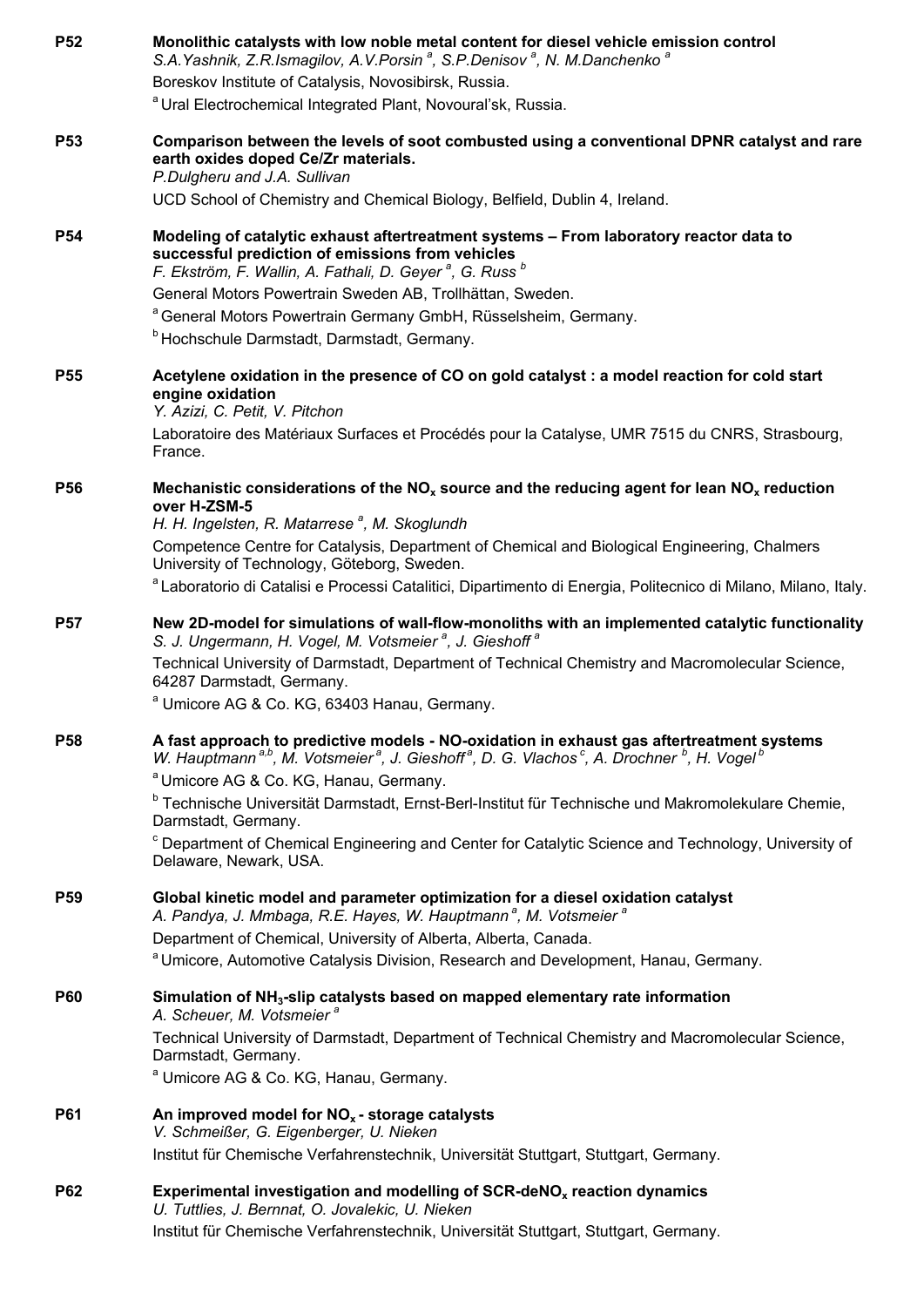| P63        | A mechanistic investigation of Pt and Au supported bifunctional catalysts for hydrogen<br>production<br>O. Thinon, Y. Schuurman, F. Diehl <sup>a</sup> , P. Avenier <sup>a</sup><br>Institut de Recherche sur la Catalyse et l'Environnement de Lyon, Université de Lyon Villeurbanne,<br>France. |
|------------|---------------------------------------------------------------------------------------------------------------------------------------------------------------------------------------------------------------------------------------------------------------------------------------------------|
|            | a Institut Français du Pétrole-Lyon, Solaize, France.                                                                                                                                                                                                                                             |
| <b>P64</b> | Experimental and theoretical study of CO oxidation on PdAu catalysts with NO pulse effects<br>X. Hao, B. Shan, J. Hyun, N. Kapur, K. Fujdala, T. Truex, K. Cho <sup>a</sup><br>Nanostellar Inc, Redwood City, USA.                                                                                |
|            | <sup>a</sup> Department of Materials Science and Engineering and Department of Physics, University of Texas at<br>Dallas, Richardson, USA.                                                                                                                                                        |
| P65        | Kinetic modelling of octane selective catalytic reduction of $NOx$ over Ag-Al <sub>2</sub> O <sub>3</sub><br>D. Creaser, H. Kannisto <sup>a</sup> , J. Sjöblom, H. H. Ingelsten <sup>a</sup>                                                                                                      |
|            | Chemical Reaction Engineering, Department of Chemical and Biological Engineering, Chalmers<br>University of Technology, Göteborg, Sweden.                                                                                                                                                         |
|            | <sup>a</sup> Competence Centre for Catalysis, Department of Chemical and Biological Engineering, Chalmers<br>University of Technology, Göteborg, Sweden.                                                                                                                                          |
| <b>P66</b> | The role of active sites in the non-catalytic oxidation of carbon particulate matter: a theoretical<br>approach<br>C. J. Kamp, B. Andersson                                                                                                                                                       |
|            | Department of Chemical Reaction Engineering and Competence Centre for Catalysis, Chalmers<br>University of Technology, Göteborg, Sweden.                                                                                                                                                          |
|            | <b>FUEL ALTERNATIVES - AGEING - POISONING (P67 - P80)</b>                                                                                                                                                                                                                                         |
| <b>P67</b> | Palladium-based catalysts for diesel-engine exhaust systems<br>J. L. Aluha, G. Pattrick, E. van der Lingen                                                                                                                                                                                        |
|            | Advanced Materials Division, Mintek, Randburg, South Africa.                                                                                                                                                                                                                                      |
| <b>P68</b> | Dominant reaction pathways in catalytic partial oxidation of CH on Rh<br>M. Maestri <sup>a</sup> , D. G. Vlachos <sup>a,b</sup> , A. Beretta <sup>b</sup> , P. Forzatti <sup>b</sup> , G. Groppi <sup>b</sup> , E. Tronconi <sup>b</sup>                                                          |
|            | <sup>a</sup> Center for Catalytic Science and Technology, Department of Chemical Engineering, University of<br>Delaware, Newark, USA.                                                                                                                                                             |
|            | <sup>b</sup> Laboratory of Catalysis and Catalytic Processes, Dipartimento di Energia, Politecnico di Milano,<br>Milano, Italy.                                                                                                                                                                   |
| P69        | Study of sulfur poisoning on Pd/Al <sub>2</sub> O <sub>3</sub> and Pd/CeO <sub>2</sub> /Al <sub>2</sub> O <sub>3</sub> methane combustion catalysts<br>S. Colussi, F. Arosio <sup>a</sup> , T. Montanari <sup>b</sup> , G. Busca <sup>b</sup> , G. Groppi <sup>a</sup> , A. Trovarelli            |
|            | Dipartimento di Scienze e Tecnologie Chimiche, Università di Udine, Udine, Italy.<br><sup>a</sup> Dipartimento di Energia, Politecnico di Milano, Milano, Italy.                                                                                                                                  |
|            | <sup>b</sup> Dipartimento di Ingegneria Chimica e di Processo, Università di Genova, Genova, Italy.                                                                                                                                                                                               |
| P70        | Insights into SO <sub>2</sub> interaction with Pd/Co <sub>3</sub> O <sub>4</sub> -CeO <sub>2</sub> catalysts for methane oxidation<br>L.F. Liotta, G. Di Carlo <sup>a</sup> , G. Pantaleo, G. Deganello <sup>a</sup> , A. M. Venezia                                                              |
|            | Intituto per lo Studio dei Materiali Nanostrutturati, Palermo, Italy.<br>a Dipartimento di Chimica Inorganica e Analitica "Stanislao Cannizzaro", Università di Palermo, Palermo,<br>Italy.                                                                                                       |
| P71        | Reforming of diesel fuel for hydrogen production over catalysts derived from LaCo <sub>1-x</sub> M <sub>x</sub> O <sub>3</sub> (M =<br>Ru, Fe)                                                                                                                                                    |
|            | N. Mota, M.C. Álvarez-Galván, F. Rosa <sup>ª</sup> , J.L.G. Fierro, R.M. Navarro<br>Instituto de Catálisis y Petroleoquímica (CSIC), C/ Marie Curie 2, Madrid, Spain.                                                                                                                             |
|            | a Centro de Experimentación "El Arenosillo" (INTA), Mazagón-Moguer, Huelva, Spain.                                                                                                                                                                                                                |
| P72        | Pd-perovskite catalysts for methane emissions abatement: study of Pd substitution effects<br>N. Russo, P. Palmisano, D. Fino, G. Saracco, V. Specchia<br>Materials Science and Chemical Engineering Department, Politecnico di Torino, Torino, Italy.                                             |
|            |                                                                                                                                                                                                                                                                                                   |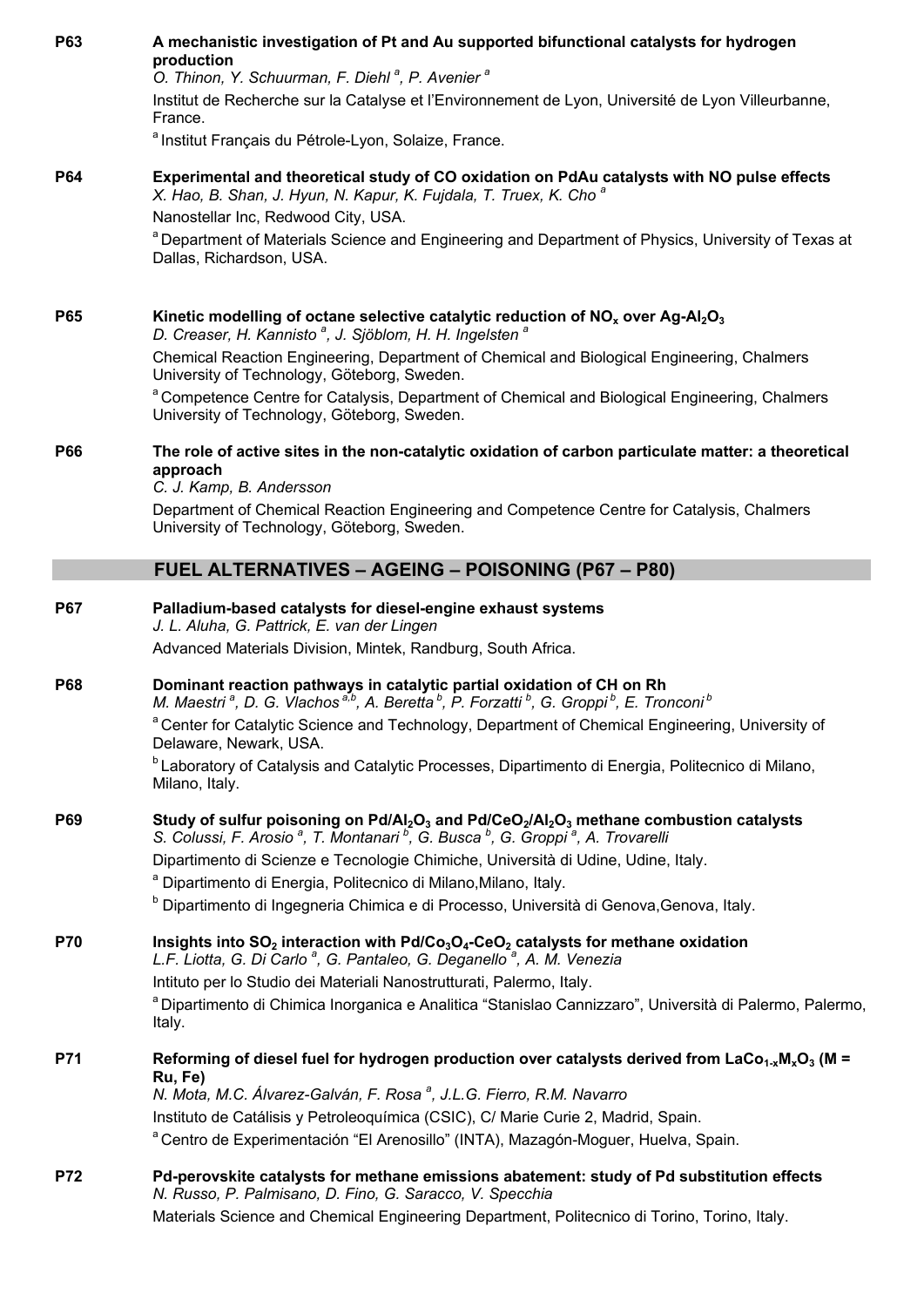| P73        | The indirect use of alcohols as diesel fuels<br>P. Gabrielsson, P.-E. Højlund Nielsen, C. Christensen, S.-E. Mikkelsen                                                                                                                                                                                                                                                                  |
|------------|-----------------------------------------------------------------------------------------------------------------------------------------------------------------------------------------------------------------------------------------------------------------------------------------------------------------------------------------------------------------------------------------|
|            | Haldor Topsøe A/S, Lyngby, Denmark.                                                                                                                                                                                                                                                                                                                                                     |
| P74        | Catalytic post-treatment of automotive exhaust gas from natural gas combustion engines:<br>potential interest of perovskite materials<br>Y. Renème, F. Dhainaut, P. Granger                                                                                                                                                                                                             |
|            | Université des Sciences et Technologies de Lille, Laboratoire de Catalyse de Lille, Villeneuve d'Ascq,<br>France.                                                                                                                                                                                                                                                                       |
| <b>P75</b> | Effect of thermal aging on the transient kinetics of oxygen storage and release of commercial<br>$Ce_{x}Zr_{1-x}O_{2}$ solids<br>S. Y. Christou, H. Bradshaw <sup>a</sup> , C. Batler <sup>a</sup> , A. M. Efstathiou                                                                                                                                                                   |
|            | Chemistry Department, University of Cyprus, Nicosia, Cyprus.                                                                                                                                                                                                                                                                                                                            |
|            | <sup>a</sup> MEL Chemicals, Lumns Lane Swinton, Manchester, United Kingdom.                                                                                                                                                                                                                                                                                                             |
| <b>P76</b> | Influence of ageing conditions on the structure of commercial three-way catalysts<br>H. C. Hahn <sup>a</sup> , P. Nowacki <sup>a</sup> , H. Fuess                                                                                                                                                                                                                                       |
|            | Technical University Darmstadt, Darmstadt, Germany.                                                                                                                                                                                                                                                                                                                                     |
|            | <sup>a</sup> General Motors Powertrain - Germany GmbH, Ruesselsheim, Germany.                                                                                                                                                                                                                                                                                                           |
| <b>P77</b> | Performance deterioration of catalytic exhaust gas aftertreatment components<br>P. Lanzerath, A. Güthenke, A. Massner, U. Gaertner                                                                                                                                                                                                                                                      |
|            | Daimler AG, Dept. TP/PMA, Stuttgart, Germany.                                                                                                                                                                                                                                                                                                                                           |
| <b>P78</b> | The effect of SO <sub>2</sub> and H <sub>2</sub> O on the activity of Pd/CeO <sub>2</sub> and Pd/Zr-CeO <sub>2</sub> diesel oxidation catalysts<br>T. Kolli, T. Kanerva <sup>a</sup> , P. Lappalainen <sup>b</sup> , M. Huuhtanen, M. Vippola <sup>a</sup> , T. Kinnunen <sup>c</sup> , K. Kallinen <sup>c</sup> , T.<br>Lepistö <sup>a</sup> , J. Lahtinen <sup>b</sup> , R. L. Keiski |
|            | University of Oulu, Department of Process and Environmental Engineering, Mass and Heat Transfer<br>Process Laboratory, University of Oulu, Oulu, Finland.                                                                                                                                                                                                                               |
|            | <sup>a</sup> Tampere University of Technology, Department of Materials Science, Tampere, Finland.<br><sup>b</sup> Helsinki University of Technology, Department of Applied Physics, Hut, Finland.<br><sup>c</sup> Ecocat Oy, Typpitie 1, Oulu, Finland.                                                                                                                                 |
| P79        | Regeneration of an aged commercial three-way catalytic converter<br>S. Y. Christou, J. Gåsste <sup>a</sup> , H. L. Karlsson <sup>a</sup> , A. M. Efstathiou                                                                                                                                                                                                                             |
|            | Chemistry Department, University of Cyprus, Nicosia, Cyprus.<br><sup>a</sup> AVL MTC, Armaturvägen 1, Haninge, Sweden.                                                                                                                                                                                                                                                                  |
| <b>P80</b> | An investigation on diesel/bioethanol blends emissions abatement<br>G. Corro and E. Ayala                                                                                                                                                                                                                                                                                               |
|            | Benemerita Universidad Autonoma de Puebla, Puebla, Mexico.                                                                                                                                                                                                                                                                                                                              |
|            | <b>PARTICULATE EMISSION CONTROL (P81 - P100)</b>                                                                                                                                                                                                                                                                                                                                        |
| <b>P81</b> | High-throughput and micro-kinetic approaches to the development of diesel soot combustion<br>catalysts                                                                                                                                                                                                                                                                                  |
|            | B. Badr, N. Guilhaume, K. Lombaert <sup>a</sup> , D. Bianchi, C. Mirodatos<br>Institut de Recherches sur la Catalyse et l'Environnement de Lyon (IRCELYON), UMR Villeurbanne,                                                                                                                                                                                                           |
|            | France.                                                                                                                                                                                                                                                                                                                                                                                 |
|            | <sup>a</sup> Renault S.A.S., Centre Technique de Lardy, Direction de l'Ingénierie Matériaux, Lardy, France.                                                                                                                                                                                                                                                                             |
| <b>P82</b> | $NOx$ storage and high temperature soot oxidation on Pt-Sr/ZrO <sub>2</sub> catalyst<br>A. L. Kustov and M. Makkee                                                                                                                                                                                                                                                                      |
|            | Delft University of Technology, DelftChemTech, Catalysis Engineering, Delft, The Netherlands.                                                                                                                                                                                                                                                                                           |
| <b>P83</b> | Simultaneous removal of soot and $NO_x$ from lean-burn engine emissions over $K_2Ti_2O_5$ - based<br>catalysts                                                                                                                                                                                                                                                                          |
|            | Qiang Wang, Joo Young Lee <sup>a</sup> , Linhai Duan <sup>a,b</sup> , Jong Shik Chung <sup>a</sup><br>School of Environmental Science and Technology, Pohang, Republic of Korea.<br><sup>a</sup> Department of Chemical Engineering, Pohang, Republic of Korea.                                                                                                                         |
|            | <sup>b</sup> College of Petrochemical Engineering, Liaoning Shihua University, Fushun, Liaoning, P.R. China.                                                                                                                                                                                                                                                                            |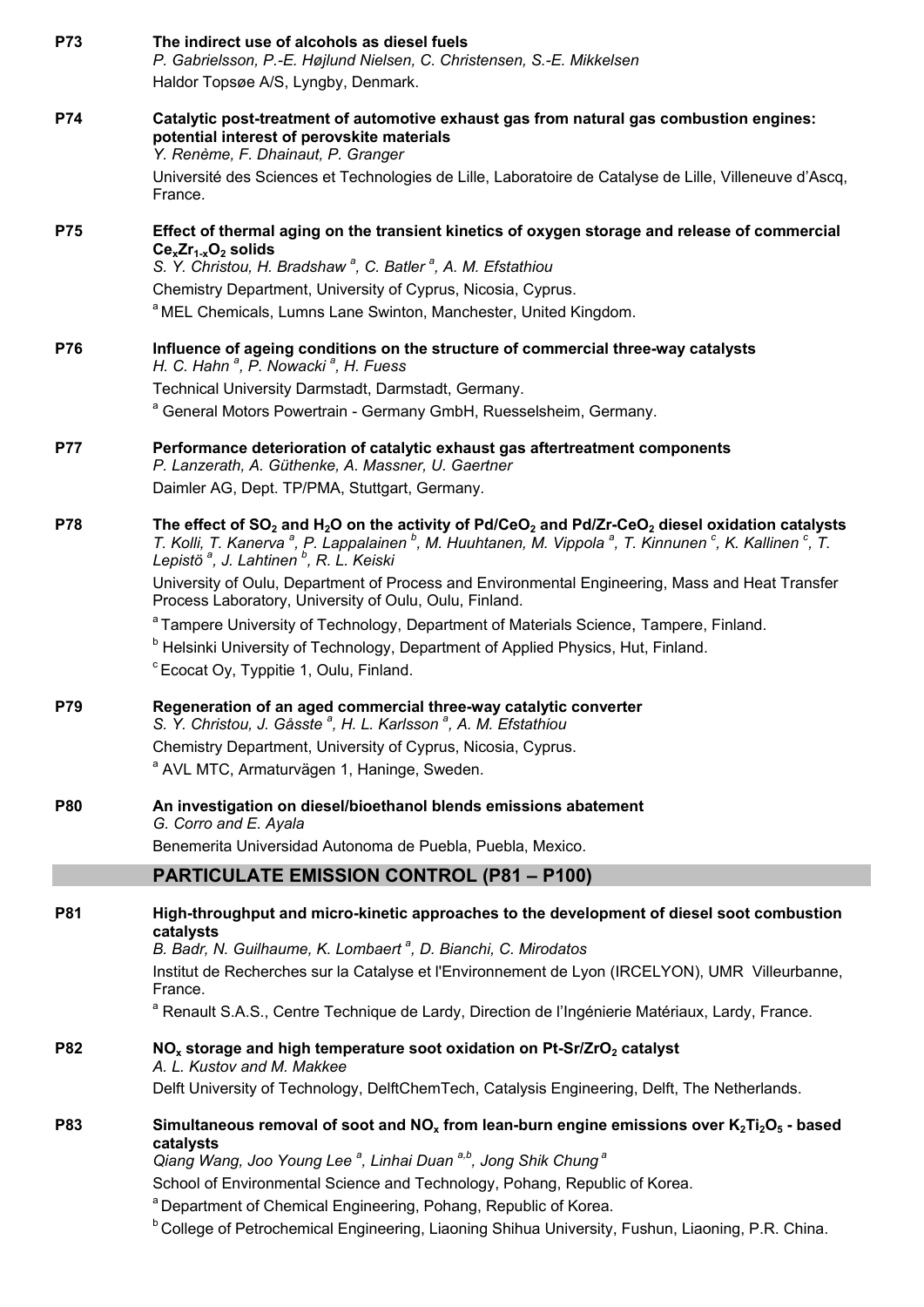| P84        | EPR and SEM characterizations of the contact between carbon black and cerium oxide<br>M. Issa, C. Petit, A. Aboukaïs <sup>a</sup> , J-F. Brilhac                                                                                                           |  |
|------------|------------------------------------------------------------------------------------------------------------------------------------------------------------------------------------------------------------------------------------------------------------|--|
|            | Laboratoire Gestion des Risques et Environnement, Université de Haute-Alsace, Mulhouse, France.                                                                                                                                                            |  |
|            | a Laboratoire de Catalyse et Environnement, Université du Littoral-Côte d'Opale, Dunkerque, France.                                                                                                                                                        |  |
| <b>P85</b> | Alumina supported Co-K-Mo based catalytic material for diesel soot oxidation<br>M. Dhakad, Amish G. Joshi <sup>a</sup> , S. Rayalu, P. Tanwar, J. K. Bassin, , R. Kumar, S. Lokhande, J. Subrt <sup>b</sup><br>,T. Mitsuhashi <sup>c</sup> , N. Labhsetwar |  |
|            | National Environmental Engineering Research Institute, Nehru Marg, Nagpur, India.<br><sup>a</sup> National Physical Laboratory, New Delhi, India.                                                                                                          |  |
|            | <sup>b</sup> Institute of Inorganic Chemistry, Academy of Sciences of the Czech Republic, Řež, Czech Republic.                                                                                                                                             |  |
|            | <sup>c</sup> National Institute for Materials Science, Tsukuba, Japan.                                                                                                                                                                                     |  |
| <b>P86</b> | Influence of carbon-catalyst interactions on carbon black oxidation<br>C. Ohlson, M. Skoglundh, B. Andersson, P.-A. Carlsson                                                                                                                               |  |
|            | Department of Chemical and Biological Engineering and Competence Centre for Catalysis, Chalmers<br>University of Technology, Göteborg, Sweden.                                                                                                             |  |
| <b>P87</b> | CeO <sub>2</sub> /Pr <sub>4.8</sub> Bi <sub>1.2</sub> O <sub>11</sub> as active low temperature diesel soot oxidation<br>T. Ishihara, S. Hamamoto, T. Oishi, H. Matsumoto                                                                                  |  |
|            | Department of Applied Chemistry, Faculty of Engineering, Kyushu University, Fukuoka, Japan.                                                                                                                                                                |  |
| <b>P88</b> | Soot oxidation with $NO + O2$ over Pt catalyst: direct evaluation of Pt catalyst efficiency in NO to<br>NO <sub>2</sub> recycling                                                                                                                          |  |
|            | A. Yu. Stakheev, A. M. Gololobov, S. Dahl <sup>a</sup> , G. N. Baeva, G. O. Bragina, N.S. Teleguina<br>Zelinsky Institute of Organic Chemistry, Moscow, Russia.<br><sup>a</sup> Haldor Topsoe A/S, Lyngby, Denmark.                                        |  |
| <b>P89</b> | Characterization of particulate matter emissions from automotive diesel engine<br>N. Russo, D. Fino, F. Millo, S. Zancanaro, F. Ferrero <sup>a</sup> , A. Chianale                                                                                         |  |
|            | Materials Science and Chemical Engineering Department, Politecnico di Torino, Torino, Italy.<br><sup>a</sup> General Motors Powertrain Europe, Torino, Italy.                                                                                              |  |
| <b>P90</b> | Comparison of different diesel particulate filters                                                                                                                                                                                                         |  |
|            | J.C. Caroca, G. Villata, D. Fino, N. Russo, V. Specchia<br>Materials Science and Chemical Engineering Department, Politecnico di Torino, Torino, Italy.                                                                                                    |  |
| P91        | New tool for experimental analysis of diesel particulate filter loading<br>D. Fino, N. Russo, F. Millo, S. Zancanaro, F. Ferrero <sup>a</sup> , A. Chianale <sup>a</sup>                                                                                   |  |
|            | Materials Science and Chemical Engineering Department, Politecnico di Torino, C.so, Torino, Italy.                                                                                                                                                         |  |
|            | <sup>a</sup> General Motors Powertrain Europe, Torino, Italy.                                                                                                                                                                                              |  |
| <b>P92</b> | Further insights into the key features of ceria-zirconia mixed oxides governing the catalysed                                                                                                                                                              |  |
|            | soot combustion under $NOX/O2$<br>I. Atribak, A. Bueno-Lopez, A. Garcia-Garcia                                                                                                                                                                             |  |
|            | Department of Inorganic Chemistry, University of Alicante, Alicante, Spain.                                                                                                                                                                                |  |
| <b>P93</b> | $NOx$ adsorption/desorption processes over $Ce0.76Zr0.24O2$ and their influence on desoot activity:<br>effect of the catalyst calcination temperature                                                                                                      |  |
|            | I. Atribak, B. Azambre <sup>a</sup> , A. Bueno-Lopez, A. Garcia-Garcia                                                                                                                                                                                     |  |
|            | Department of Inorganic Chemistry, University of Alicante, Alicante, Spain.<br><sup>a</sup> Université Paul Verlaine de Metz, LCME, Saint Avold, France.                                                                                                   |  |
| <b>P94</b> | Base metal oxide coating for actively regenerating DPF<br>H. Christensen, L. C. Larsen, S. Enevoldsen                                                                                                                                                      |  |
|            | Dinex Emission Technology A/S, Middelfart, Denmark.                                                                                                                                                                                                        |  |
| <b>P95</b> | Soot combustion and $NOx$ removal on CeFeO catalysts<br>D. Han, Y. Xin, Y. Zhang <sup>a</sup> , Z. Wang, Z. Zhang, X. Gao <sup>a</sup>                                                                                                                     |  |
|            | College of Chemistry and Chemical Engineering, University of Jinan, Jinan, P.R. China.                                                                                                                                                                     |  |
|            | <sup>a</sup> Liaoning key laboratory of Internal Combustion Engines, Institute of Internal Combustion Engine,<br>Dalian University of Technology, Dalian, P.R. China.                                                                                      |  |